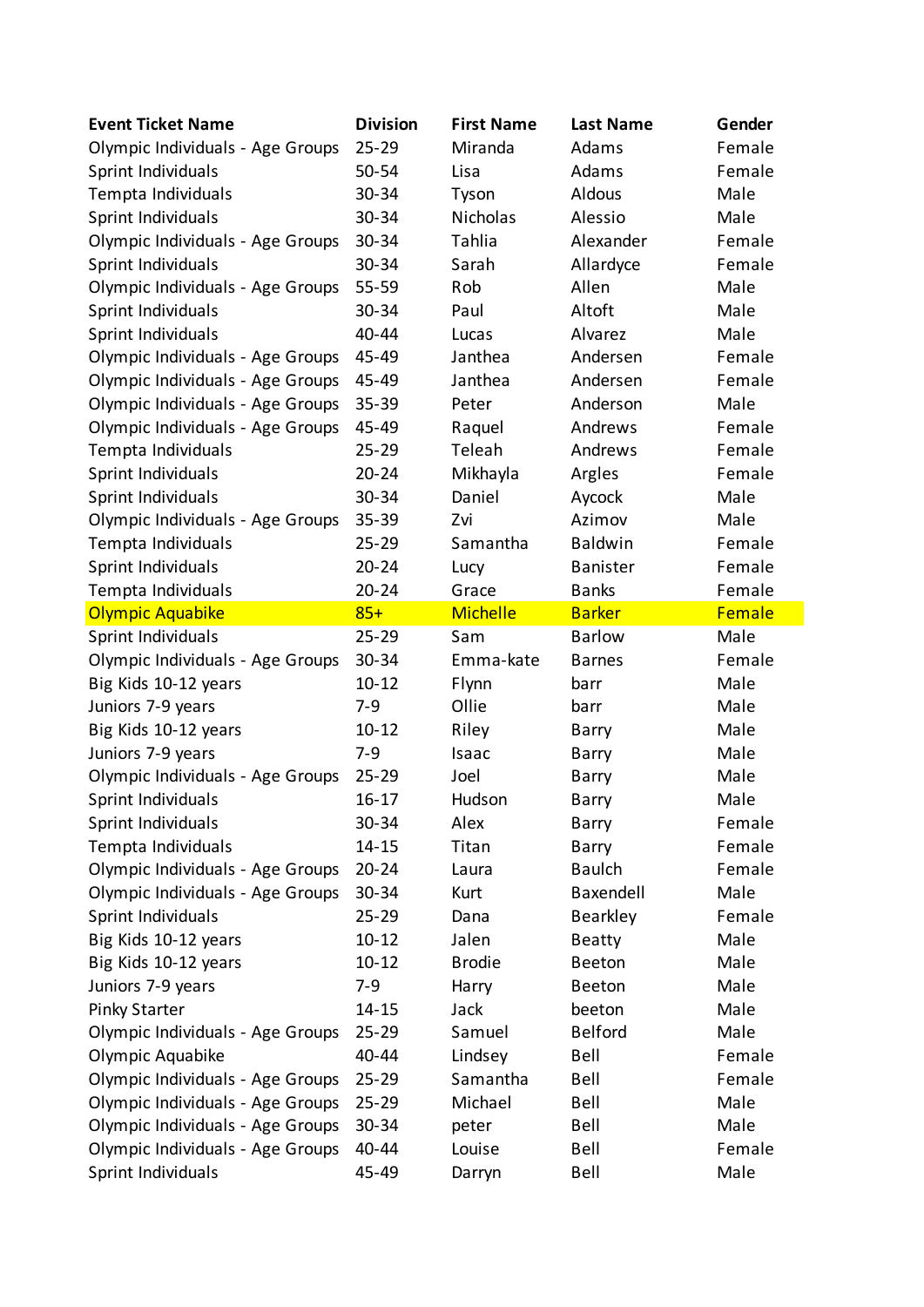| Sprint Individuals               | $20 - 24$ | Ben            | <b>Ben Markey</b> | Male   |
|----------------------------------|-----------|----------------|-------------------|--------|
| Sprint Individuals               | $25 - 29$ | Lily           | Benn              | Female |
| Juniors 7-9 years                | $7-9$     | Eliza          | <b>Bennett</b>    | Female |
| Olympic Individuals - Age Groups | $25 - 29$ | Kalina         | <b>Bennett</b>    | Female |
| Olympic Individuals - Age Groups | 55-59     | Jane           | <b>Bentley</b>    | Female |
| Sprint Individuals               | $20 - 24$ | abby           | bernath           | Female |
| Sprint Individuals               | $20 - 24$ | Marcus         | Bidewell          | Male   |
| Olympic Individuals - Age Groups | $25 - 29$ | Joanna         | <b>Bielby</b>     | Female |
| Juniors 7-9 years                | $7-9$     | Elka           | <b>Birch</b>      | Female |
| Sprint Individuals               | $20 - 24$ | James          | Blackman          | Male   |
| Olympic Individuals - Age Groups | $35 - 39$ | Cameron        | Bladwell          | Male   |
| Sprint Individuals               | $55 - 59$ | Mark           | Blencowe          | Male   |
| Sprint Individuals               | 60-64     | Kerrie         | Blencowe          | Female |
| Sprint Individuals               | 30-34     | Richard        | <b>Boles</b>      | Male   |
| Sprint Individuals               | 30-34     | John           | <b>Bolton</b>     | Male   |
| Olympic Individuals - Age Groups | $35 - 39$ | Matthew        | <b>Bond</b>       | Male   |
| Sprint Individuals               | 40-44     | Ellen          | Boorman           | Female |
| Sprint Individuals               | $25 - 29$ | James          | Boozer            | Male   |
| Olympic Individuals - Age Groups | 35-39     | Joe            | <b>Borger</b>     | Male   |
| Sprint Individuals               | 60-64     | <b>GERARD</b>  | <b>BOUTCHARD</b>  | Male   |
| Tempta Individuals               | $20 - 24$ | Zarah          | <b>Boutchard</b>  | Female |
| Sprint Individuals               | $25 - 29$ | Emily          | Bowden            | Female |
| Sprint Individuals               | 40-44     | Dena           | Bowen             | Female |
| Sprint Individuals               | 55-59     | <b>STEPHEN</b> | <b>BOYD</b>       | Male   |
| Tempta Individuals               | 13        | Nate           | Boyd              | Male   |
| Juniors 7-9 years                | $7-9$     | Aria           | <b>Boyle</b>      | Female |
| Olympic Open - Elite             | 35-39     | Michael        | <b>Bradbery</b>   | Male   |
| Sprint Individuals               | 30-34     | Jarryd         | <b>Bradbery</b>   | Male   |
| Sprint Individuals               | $35 - 39$ | Simon          | <b>Bradbery</b>   | Male   |
| Tempta Individuals               | 45-49     | Sam            | <b>Bradon</b>     | Male   |
| Sprint Individuals               | 50-54     | Robert         | <b>Brebner</b>    | Male   |
| Tempta Individuals               | $20 - 24$ | Sarah          | Breydon           | Female |
| Tempta Individuals               | $10 - 12$ | Jude           | <b>Brimelow</b>   | Male   |
| Tempta Individuals               | $14 - 15$ | Grace          | <b>Brimelow</b>   | Female |
| Sprint Individuals               | $35 - 39$ | Sarah          | <b>Brock</b>      | Female |
| Sprint Individuals               | 40-44     | Graeme         | <b>Brock</b>      | Male   |
| Tempta Individuals               | 13        | Griffin        | <b>Brock</b>      | Male   |
| Olympic Individuals - Age Groups | 30-34     | Jess           | <b>Brown</b>      | Female |
| Olympic Individuals - Age Groups | 50-54     | Jason          | <b>Brown</b>      | Male   |
| Sprint Individuals               | $25 - 29$ | Ashleigh       | <b>Brown</b>      | Female |
| Olympic Individuals - Age Groups | $20 - 24$ | Samuel         | <b>Browning</b>   | Male   |
| Juniors 7-9 years                | $7-9$     | Zoe            | <b>Bruckner</b>   | Female |
| Sprint Individuals               | 35-39     | Matt           | <b>Bruckner</b>   | Male   |
| Sprint Individuals               | 45-49     | Paul           | Brumpton          | Male   |
| Olympic Individuals - Age Groups | 40-44     | Marnie         | <b>Buckley</b>    | Female |
| Juniors 7-9 years                | $7-9$     | Chelsea        | <b>Buerckner</b>  | Female |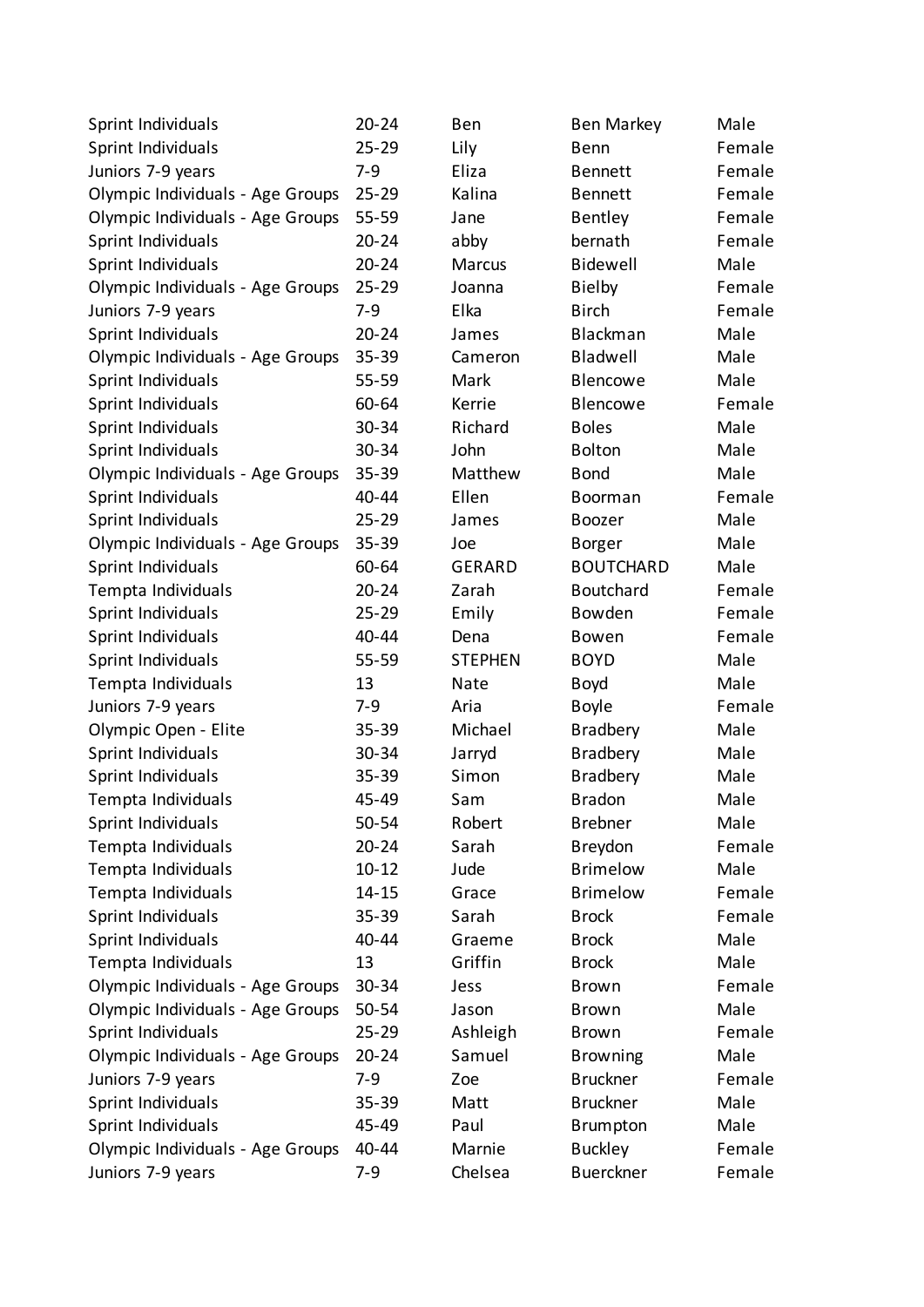| Sprint Individuals               | 30-34     | Kevin         | <b>Bunting</b> | Male   |
|----------------------------------|-----------|---------------|----------------|--------|
| Olympic Individuals - Age Groups | 40-44     | Daniel        | <b>Burger</b>  | Male   |
| Tempta Individuals               | 40-44     | Emma          | <b>Burgess</b> | Female |
| Big Kids 10-12 years             | $10 - 12$ | Harrison      | <b>Burke</b>   | Male   |
| Juniors 7-9 years                | $7-9$     | Scarlett      | <b>Burke</b>   | Female |
| Sprint Individuals               | $20 - 24$ | <b>Bryce</b>  | <b>Burke</b>   | Male   |
| Big Kids 10-12 years             | $10 - 12$ | Rush          | <b>Burney</b>  | Female |
| Sprint Individuals               | 40-44     | Leonie        | <b>Burrows</b> | Female |
| Olympic Individuals - Age Groups | 30-34     | Martin        | Cahill         | Male   |
| Sprint Individuals               | 30-34     | Zac           | Callinan       | Male   |
| Tempta Individuals               | $25 - 29$ | Sophie        | Cambon         | Female |
| Sprint Individuals               | $20 - 24$ | Matthew       | Cameron        | Male   |
| Olympic Individuals - Age Groups | 30-34     | Chris         | Campbell       | Male   |
| Sprint Individuals               | $25 - 29$ | Susannah      | Campbell       | Female |
| Sprint Individuals               | 35-39     | <b>Myles</b>  | Campbell       | Male   |
| Tempta Individuals               | $10 - 12$ | Grace         | Campbell       | Female |
| Tempta Individuals               | $14 - 15$ | <b>Brooke</b> | Campbell       | Female |
| Tempta Individuals               | 40-44     | Kate          | Campbell       | Female |
| Sprint Individuals               | 40-44     | Luke          | Carman         | Male   |
| Sprint Individuals               | $35 - 39$ | Tony          | Carpenter      | Male   |
| Sprint Individuals               | 35-39     | Tony          | Carpenter      | Male   |
| Pinky Starter                    | $20 - 24$ | Caitlin       | Carr           | Female |
| Sprint Individuals               | $25 - 29$ | Philippe      | Carriou        | Male   |
| Tempta Individuals               | $25 - 29$ | Jarrad        | Cartmill       | Male   |
| Sprint Individuals               | $35 - 39$ | Jaime         | Cascajares     | Male   |
| Sprint Individuals               | 30-34     | Ben           | Casey          | Male   |
| Olympic Individuals - Age Groups | $25 - 29$ | Maegan        | Cass           | Female |
| Olympic Individuals - Age Groups | 30-34     | Clement       | Cassini        | Male   |
| Olympic Individuals - Age Groups | 35-39     | David         | Castro         | Male   |
| Olympic Individuals - Age Groups | $20 - 24$ | Nicholas      | Caulfield      | Male   |
| Sprint Individuals               | 35-39     | Sonia         | Chadburn       | Female |
| Olympic Individuals - Age Groups | $20 - 24$ | Laura         | Chapman        | Female |
| Olympic Individuals - Age Groups | $25 - 29$ | <b>Ben</b>    | Chapman        | Male   |
| Olympic Aquabike                 | 40-44     | Lucy          | Chatfield      | Female |
| Sprint Individuals               | $25 - 29$ | Phoebe        | Child          | Female |
| Sprint Individuals               | 55-59     | Jocelyne      | Chirnside      | Female |
| Sprint Individuals               | 30-34     | Chin-Ting     | Chiu           | Male   |
| Big Kids 10-12 years             | $10 - 12$ | Charlie       | Churchill      | Female |
| Juniors 7-9 years                | $7-9$     | Addison       | Churchill      | Female |
| Juniors 7-9 years                | $7-9$     | Addison       | Churchill      | Female |
| Tempta Individuals               | $10 - 12$ | Charlie       | Churchill      | Male   |
| Big Kids 10-12 years             | $10 - 12$ | Ollie         | Clark          | Male   |
| Juniors 7-9 years                | $7-9$     | Darcy         | Clark          | Male   |
| Juniors 7-9 years                | $7-9$     | Luca          | Clark          | Male   |
| Olympic Individuals - Age Groups | 40-44     | Lachlan       | Clark          | Male   |
| Sprint Individuals               | $35 - 39$ | Tyneal        | Clark          | Female |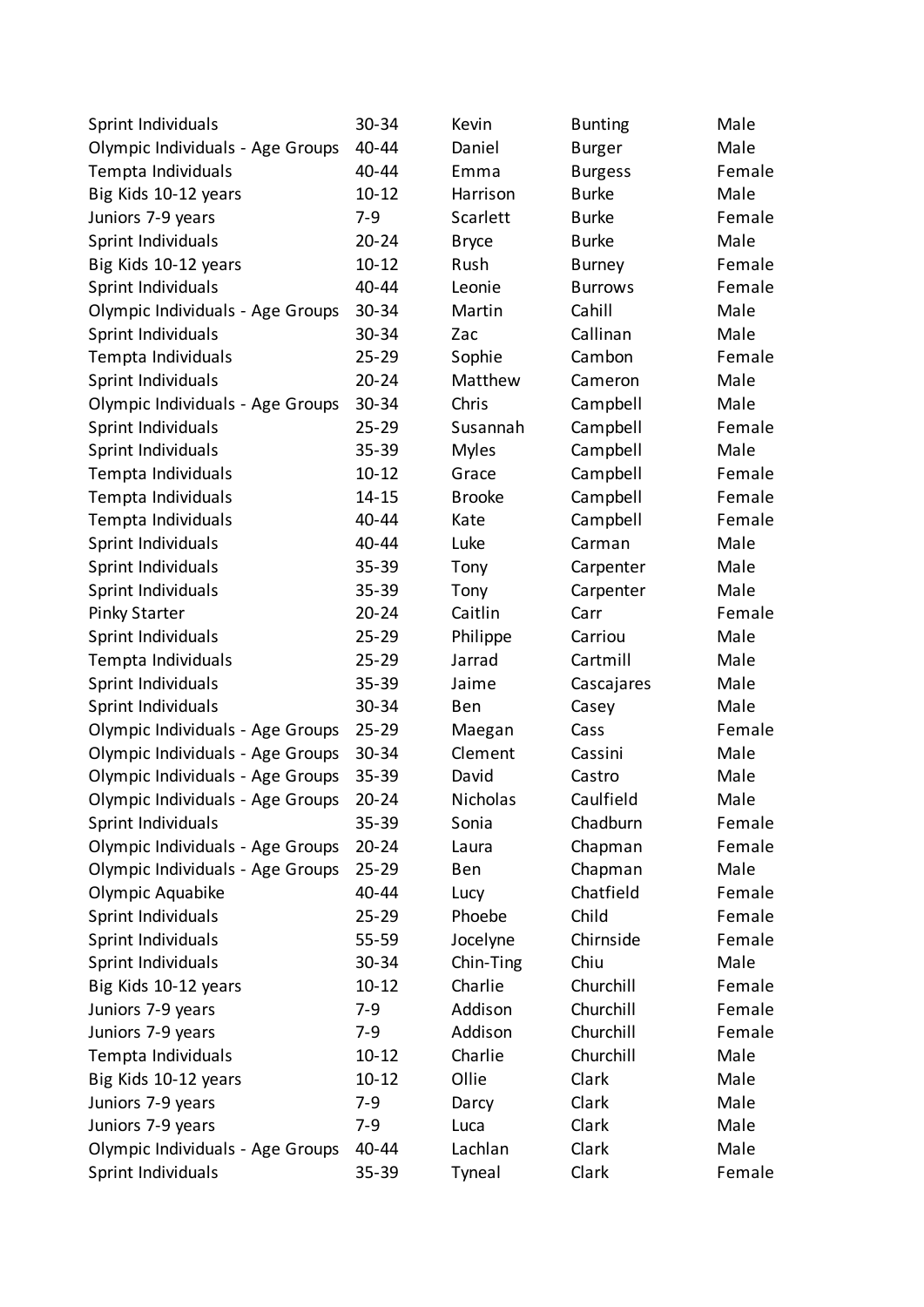| Sprint Individuals               | 70-74     | Nerida        | Clarke          | Female |
|----------------------------------|-----------|---------------|-----------------|--------|
| Olympic Individuals - Clydesdale | 35-39     | Douglas       | Cleary          | Male   |
| Sprint Individuals               | $25 - 29$ | Lorcan        | Coates          | Male   |
| Olympic Individuals - Age Groups | $25 - 29$ | Nat           | Cochran         | Male   |
| Olympic Individuals - Age Groups | $20 - 24$ | Aimee         | Cogger          | Female |
| Olympic Open - Elite             | $25 - 29$ | <b>Travis</b> | Coleman         | Male   |
| Sprint Individuals               | $20 - 24$ | Ashleigh      | Collette        | Female |
| Olympic Individuals - Age Groups | 50-54     | Sam           | Colman          | Male   |
| Sprint Individuals               | 30-34     | Gustavo       | Cominese        | Male   |
| Sprint Individuals               | 55-59     | Richard       | Coney           | Male   |
| Sprint Individuals               | 30-34     | Julia         | Coogan          | Female |
| Olympic Individuals - Age Groups | 60-64     | millie        | cooke           | Female |
| Olympic Individuals - Age Groups | 55-59     | Scotty        | Cooper          | Male   |
| Sprint Individuals               | $20 - 24$ | Riley         | Cooper          | Male   |
| Olympic Individuals - Age Groups | $20 - 24$ | Tyler         | Coote           | Male   |
| Sprint Individuals               | 70-74     | Warren        | Copping         | Male   |
| Sprint Individuals               | $25 - 29$ | Benjamin      | Courage         | Male   |
| Sprint Individuals               | $25 - 29$ | Ronan         | Cowie           | Male   |
| Sprint Individuals               | $20 - 24$ | Georgia       | Craven          | Female |
| Sprint Individuals               | $25 - 29$ | Jess          | Craven          | Female |
| Sprint Individuals               | $20 - 24$ | Eva           | Crisante        | Female |
| Sprint Individuals               | $25 - 29$ | Rory          | Crofts          | Male   |
| Tempta Individuals               | 45-49     | Agata         | Cronin          | Female |
| Olympic Individuals - Age Groups | $20 - 24$ | Rose          | Cross           | Female |
| <b>Pinky Starter</b>             | 50-54     | Leanne        | Cummings        | Female |
| Sprint Individuals               | $20 - 24$ | Kristen       | Currie          | Female |
| Tempta Individuals               | 50-54     | Cindy         | Curtis          | Female |
| Tempta Individuals               | 40-44     | Shanna        | Daly            | Female |
| Olympic Individuals - Age Groups | 35-39     | Stephen       | Danckert        | Male   |
| Olympic Aquabike                 | 60-64     | <b>Bree</b>   | Danga-Christian | Female |
| Olympic Individuals - Age Groups | 30-34     | Michael       | Darcy           | Male   |
| Sprint Individuals               | 30-34     | Roxanne       | Davies          | Female |
| Tempta Individuals               | $20 - 24$ | Hannah        | Davies          | Female |
| Tempta Individuals               | 40-44     | Elizabeth     | Davies          | Female |
| Tempta Individuals               | 65-69     | Pam           | Davis           | Female |
| Olympic Individuals - Age Groups | 60-64     | Guy           | Davoren         | Male   |
| Sprint Individuals               | 30-34     | Erin          | Davoren         | Female |
| Sprint Individuals               | 30-34     | Luis          | de Kretser      | Male   |
| Olympic Individuals - Age Groups | 45-49     | Cameron       | Dean            | Male   |
| Olympic Individuals - Age Groups | 45-49     | <b>Brett</b>  | Delmege         | Male   |
| Sprint Individuals               | 45-49     | Lel           | Delmege         | Female |
| Sprint Individuals               | 55-59     | Gregory       | Den Elzen       | Male   |
| Tempta Individuals               | 35-39     | Lindsay       | Dickson         | Female |
| Sprint Individuals               | 60-64     | William       | Dodson          | Male   |
| Olympic Individuals - Age Groups | 30-34     | Jamie         | Donaldson       | Male   |
| Tempta Individuals               | 55-59     | Naomi         | Doncaster       | Female |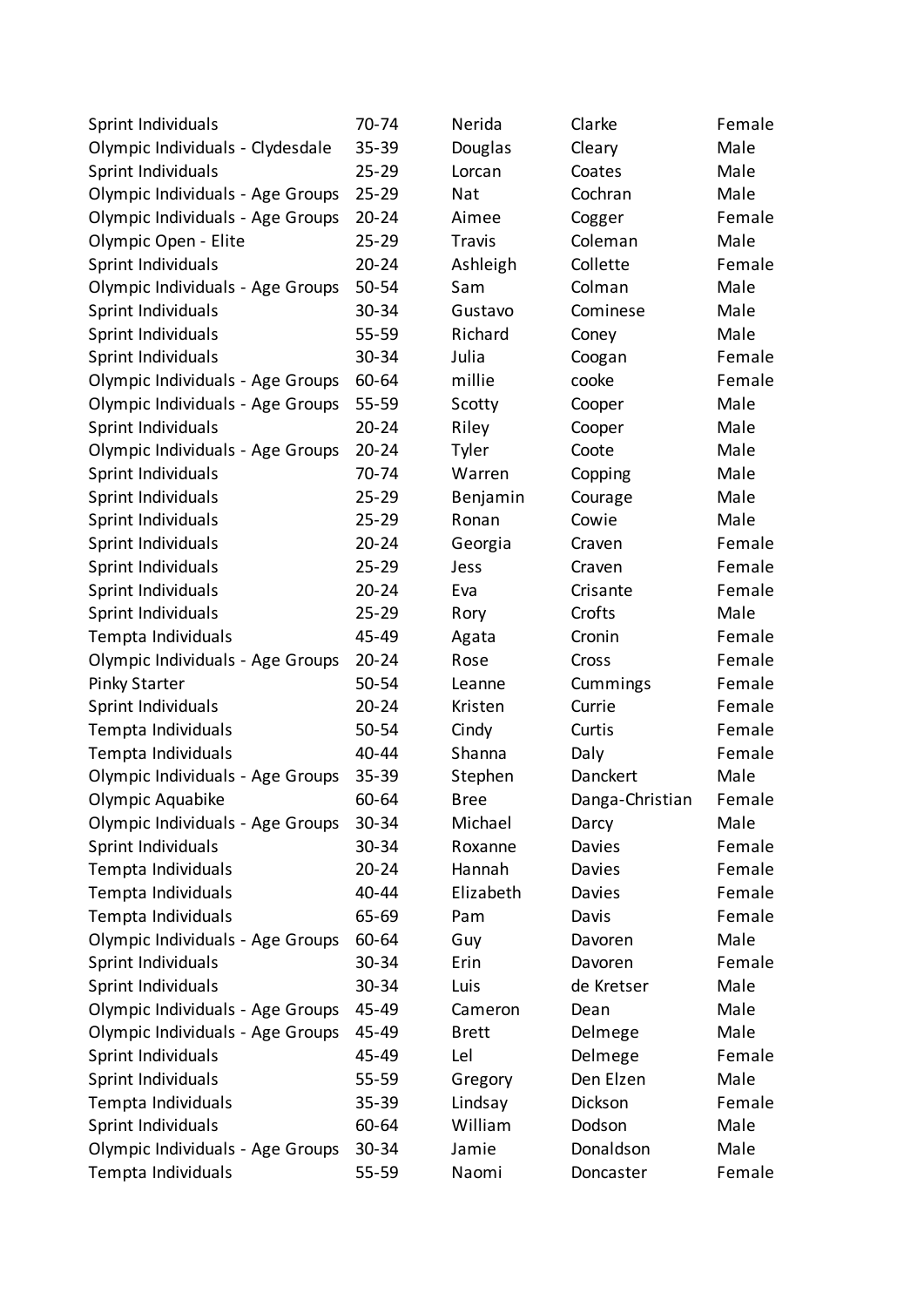| Olympic Individuals - Age Groups | 55-59     | mick           | donnelly      | Male   |
|----------------------------------|-----------|----------------|---------------|--------|
| Tempta Individuals               | 65-69     | phoenix        | douglas       | Female |
| Tempta Individuals               | 70-74     | bill           | douglas       | Male   |
| <b>Pinky Starter</b>             | $25 - 29$ | Caitlin        | Dower         | Female |
| Olympic Individuals - Age Groups | 50-54     | David          | Down          | Male   |
| Sprint Individuals               | $20 - 24$ | Finlay         | Doyle         | Male   |
| Sprint Individuals               | $25 - 29$ | Fern           | Doyle         | Female |
| Sprint Individuals               | $30 - 34$ | stephen        | doyle         | Male   |
| Juniors 7-9 years                | $7 - 9$   | Rainer         | Drew          | Male   |
| Sprint Individuals               | 30-34     | Chantelle      | du Plessis    | Female |
| Tempta Individuals               | 40-44     | Melanie        | Duff          | Female |
| Big Kids 10-12 years             | $10 - 12$ | Kitty          | Dunmore       | Female |
| Big Kids 10-12 years             | $10 - 12$ | Kitty          | Dunmore       | Female |
| Juniors 7-9 years                | $7-9$     | Sam            | Dunmore       | Male   |
| Juniors 7-9 years                | $7-9$     | Samuel         | Dunmore       | Male   |
| Olympic Individuals - Age Groups | 45-49     | Damien         | Durham        | Male   |
| Olympic Individuals - Age Groups | $20 - 24$ | Jack           | Duryea        | Male   |
| Sprint Individuals               | 40-44     | Stacey         | Dutton        | Female |
| Sprint Individuals               | 35-39     | Tim            | Eade          | Male   |
| Sprint Individuals               | 45-49     | Ashley         | Eardman       | Male   |
| Olympic Individuals - Age Groups | 60-64     | Darren         | Earle         | Male   |
| Tempta Individuals               | 50-54     | Amanda         | Eatock        | Female |
| Big Kids 10-12 years             | $10 - 12$ | River          | Edgley        | Male   |
| Olympic Individuals - Age Groups | $35 - 39$ | Jonathan       | Edmeades      | Male   |
| Tempta Individuals               | $35 - 39$ | Kirby          | Edwards       | Female |
| Olympic Individuals - Age Groups | 30-34     | juan           | Egea          | Male   |
| Tempta Individuals               | 40-44     | Danny          | Ellem         | Male   |
| Olympic Individuals - Age Groups | $25 - 29$ | Gracie         | <b>Ellis</b>  | Female |
| Olympic Individuals - Age Groups | 40-44     | Carmel         | Elmore        | Female |
| Sprint Individuals               | 50-54     | <b>Brendan</b> | Els           | Male   |
| Tempta Individuals               | 60-64     | Donna          | Emerson       | Female |
| Sprint Individuals               | $20 - 24$ | Bec            | Emmett        | Female |
| Sprint Individuals               | 30-34     | Elizabeth      | Emmett        | Female |
|                                  |           |                |               |        |
| Sprint Individuals               | 40-44     | <b>Brigid</b>  | Emmett        | Female |
| Sprint Individuals               | 35-39     | Nicholas       | Engerer       | Male   |
| Sprint Individuals               | 35-39     | Tristan        | Englart       | Male   |
| Big Kids 10-12 years             | $10 - 12$ | Noah           | Evans         | Male   |
| Olympic Individuals - Age Groups | $35 - 39$ | Clayton        | Eveleigh      | Male   |
| Sprint Individuals               | $25 - 29$ | Yasmine        | Everstets     | Female |
| Sprint Paratriathlon             | 35-39     | Clancy         | Fallon        | Male   |
| Sprint Individuals               | 40-44     | Matt           | Fanning       | Male   |
| Olympic Paratriathlon            | 35-39     | stelio         | fardoulis     | Male   |
| Sprint Individuals               | 40-44     | Regan          | Farrell       | Female |
| Sprint Individuals               | 60-64     | Donna          | <b>FARRER</b> | Female |
| Sprint Individuals               | 60-64     | Rod            | Farrer        | Male   |
|                                  |           |                |               |        |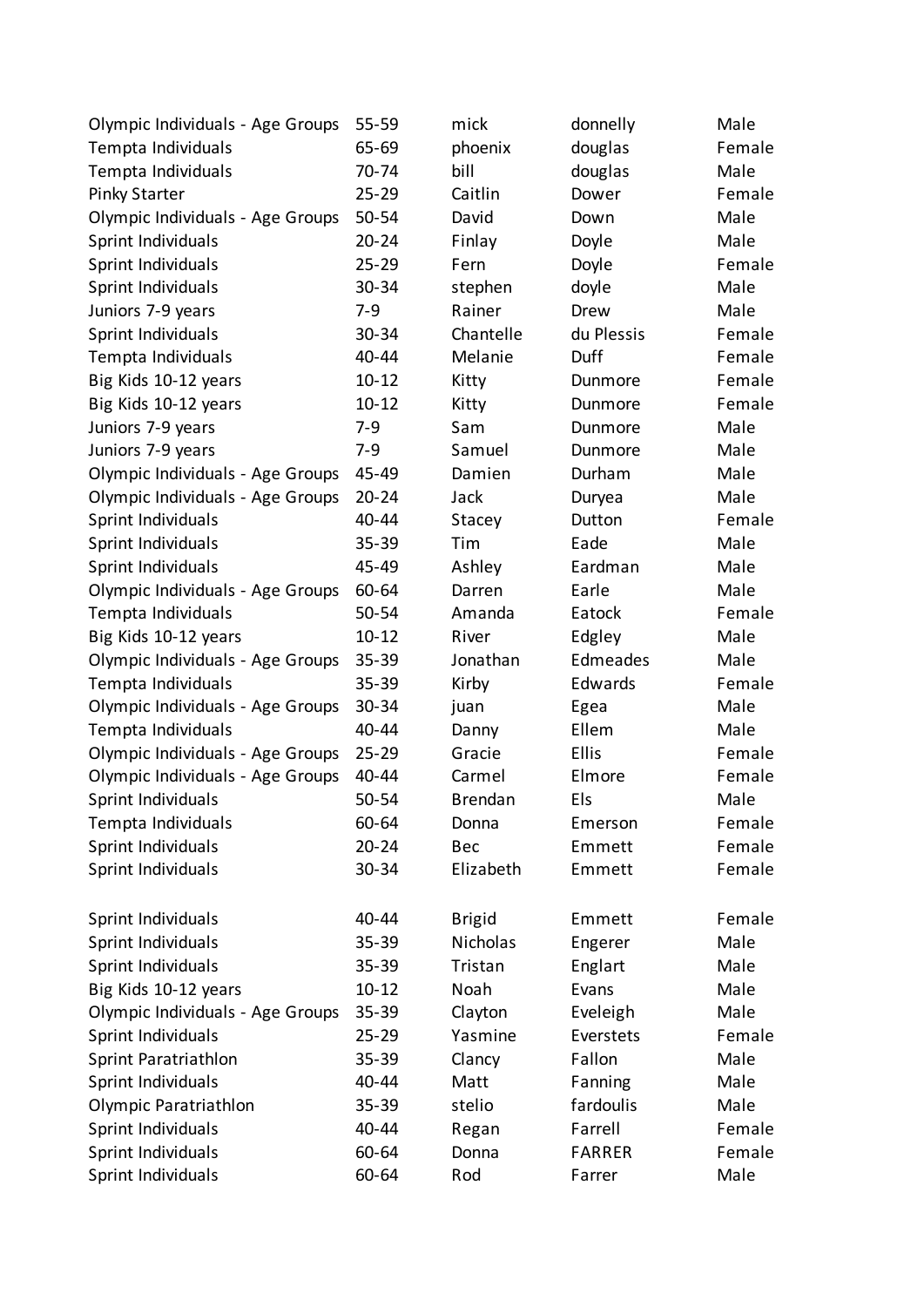| Sprint Individuals               | 60-64     | Helen       | Fedoroff    | Female |
|----------------------------------|-----------|-------------|-------------|--------|
| Tempta Individuals               | 65-69     | Alexander   | Fedorovitch | Male   |
| Sprint Individuals               | 30-34     | Matt        | Fedrick     | Male   |
| Sprint Individuals               | $16 - 17$ | Cooper      | Feltham     | Male   |
| Sprint Individuals               | $20 - 24$ | Belinda     | Feodoroff   | Female |
| Sprint Individuals               | $20 - 24$ | Joe         | Ferguson    | Male   |
| Sprint Individuals               | 50-54     | Donna       | Ferguson    | Female |
| Big Kids 10-12 years             | $10 - 12$ | Chaska      | Filtness    | Female |
| Olympic Individuals - Age Groups | 25-29     | lachlan     | finlay      | Male   |
| Sprint Individuals               | 30-34     | Matt        | Fitzgerald  | Male   |
| Tempta Individuals               | $16 - 17$ | Jess        | Fitzgibbons | Female |
| Big Kids 10-12 years             | $10 - 12$ | Jace        | Fitzsimmons | Male   |
| Juniors 7-9 years                | $7 - 9$   | Taisha      | Fitzsimmons | Female |
| Tempta Individuals               | 40-44     | Catherine   | Fitzsimmons | Female |
| Sprint Individuals               | 45-49     | Dave        | Fleming     | Male   |
| Sprint Individuals               | 45-49     | Mark        | Fletcher    | Male   |
| Tempta Individuals               | $14 - 15$ | Edwina      | Fletcher    | Female |
| Tempta Individuals               | $14 - 15$ | Ben         | Fletcher    | Male   |
| Tempta Individuals               | 50-54     | Kylie       | Fletcher    | Female |
| Big Kids 10-12 years             | $10 - 12$ | Rex         | Flood       | Male   |
| Big Kids 10-12 years             | $10 - 12$ | Mylo        | Flynn       | Female |
| Juniors 7-9 years                | $7 - 9$   | <b>Bear</b> | Flynn       | Male   |
| Sprint Individuals               | 35-39     | Josh        | Flynn       | Male   |
| Sprint Individuals               | $20 - 24$ | Jack        | Foley       | Male   |
| Olympic Individuals - Age Groups | 40-44     | Amber       | Folmer      | Female |
| Olympic Individuals - Age Groups | 40-44     | Ben         | Folmer      | Male   |
| Sprint Individuals               | 30-34     | Mitchell    | Ford        | Male   |
| Sprint Individuals               | 30-34     | <b>Tess</b> | Forster     | Male   |
| Big Kids 10-12 years             | $10 - 12$ | Isaac       | Foweraker   | Male   |
| Juniors 7-9 years                | $10 - 12$ | Eloise      | Fowler      | Female |
| Juniors 7-9 years                | $7 - 9$   | Madeleine   | Fowler      | Female |
| Olympic Individuals - Age Groups | 55-59     | Tracy       | Foyster     | Female |
| Tempta Individuals               | $25 - 29$ | Liam        | Foyster     | Male   |
| Olympic Aquabike                 | 35-39     | Leanne      | Franks      | Female |
| Olympic Individuals - Age Groups | 45-49     | Daniel      | friend      | Male   |
| Sprint Individuals               | $25 - 29$ | Sarah       | Fuller      | Female |
| Olympic Individuals - Age Groups | 50-54     | John        | Fullerton   | Male   |
| Juniors 7-9 years                | $7 - 9$   | Georgie     | Furey       | Female |
| Juniors 7-9 years                | $7 - 9$   | Charlie     | Furey       | Male   |
| Tempta Individuals               | 40-44     | Emilie      | Furey       | Female |
| Tempta Individuals               | 45-49     | Chris       | Furey       | Male   |
| Big Kids 10-12 years             | $7 - 9$   | Hunter      | Gaffney     | Female |
| Juniors 7-9 years                | $7 - 9$   | Florence    | Gaffney     | Female |
| Sprint Individuals               | $20 - 24$ | Emily       | Gall        | Female |
| Tempta Individuals               | $10 - 12$ | Piers       | Galvin      | Male   |
| Olympic Individuals - Age Groups | 30-34     | Shannon     | Gane        | Male   |
|                                  |           |             |             |        |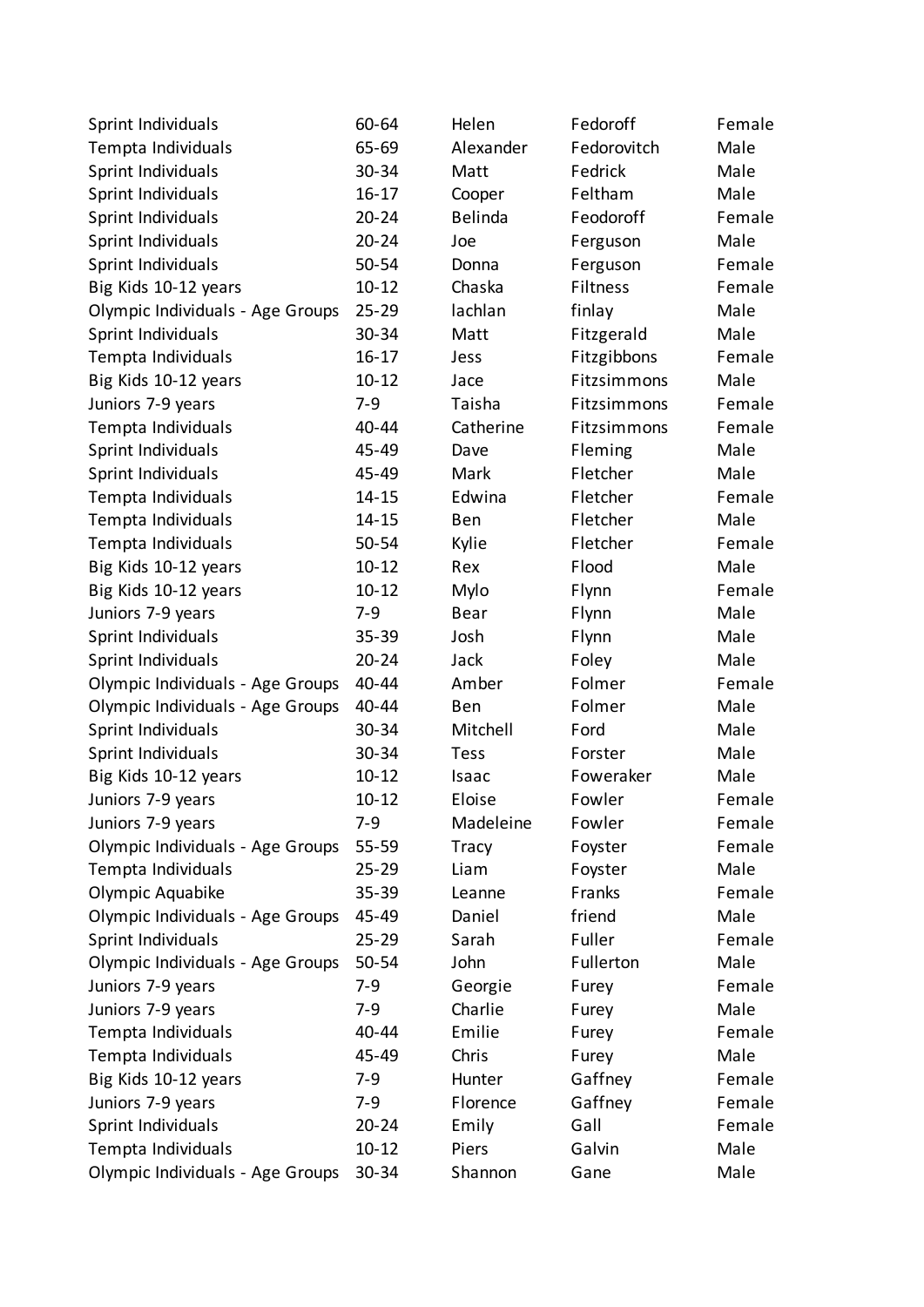| Sprint Individuals               | 35-39     | Pepe     | Garcia      | Male   |
|----------------------------------|-----------|----------|-------------|--------|
| Sprint Individuals               | 50-54     | Robert   | Gardiner    | Male   |
| Sprint Individuals               | $35 - 39$ | Jessica  | Garnham     | Female |
| Sprint Individuals               | $25 - 29$ | Henry    | Garrett     | Male   |
| Sprint Individuals               | $20 - 24$ | Nicholas | Gauci       | Male   |
| Tempta Individuals               | $35 - 39$ | Alicia   | Gaylard     | Female |
| Olympic Individuals - Age Groups | 50-54     | Jason    | Gearing     | Male   |
| Sprint Individuals               | $20 - 24$ | Matilda  | Gee         | Female |
| Olympic Individuals - Age Groups | 30-34     | Samantha | Gehoff      | Female |
| Olympic Individuals - Age Groups | 70-74     | Peter    | Giddins     | Male   |
| Olympic Individuals - Age Groups | $20 - 24$ | Michael  | Gilbert     | Male   |
| Sprint Individuals               | 45-49     | Amanda   | Gill        | Female |
| Olympic Individuals - Age Groups | $55 - 59$ | Arthur   | Gillard     | Male   |
| Olympic Individuals - Clydesdale | 40-44     | Ben      | Gillespie   | Male   |
| Sprint Individuals               | $35 - 39$ | Kerry    | Gilloway    | Male   |
| Olympic Individuals - Age Groups | 45-49     | Carlo    | Giri        | Male   |
| Sprint Individuals               | $35 - 39$ | will     | glasson     | Male   |
| Sprint Individuals               | 40-44     | Dave     | Glendinning | Male   |
| Sprint Individuals               | 40-44     | Louise   | Golinski    | Female |
| Sprint Individuals               | 60-64     | Des      | Gooda       | Male   |
| Sprint Individuals               | $35 - 39$ | Jeremy   | Gooderham   | Male   |
| Sprint Individuals               | $35 - 39$ | Peter    | Goonan      | Male   |
| Tempta Individuals               | $20 - 24$ | Leah     | Gough       | Female |
| Sprint Individuals               | $25 - 29$ | Michelle | Goulter     | Female |
| Olympic Individuals - Age Groups | $35 - 39$ | Ben      | Gow         | Male   |
| Sprint Individuals               | $25 - 29$ | Rita     | Graham      | Female |
| Sprint Individuals               | 45-49     | Simon    | Grainger    | Male   |
| Juniors 7-9 years                | $7 - 9$   | Austin   | Grantley    | Male   |
| Juniors 7-9 years                | $7-9$     | Elliot   | Grantley    | Male   |
| Sprint Individuals               | 40-44     | Sarah    | Grantley    | Female |
| Olympic Individuals - Age Groups | 40-44     | Laurent  | Gras        | Male   |
| Olympic Individuals - Age Groups | 50-54     | Peter    | Green       | Male   |
| Sprint Individuals               | 50-54     | Andrea   | Green       | Female |
| Juniors 7-9 years                | $7 - 9$   | Harry    | Greensmith  | Male   |
| Olympic Individuals - Age Groups | $25 - 29$ | Dylan    | Grey        | Male   |
| Juniors 7-9 years                | $7 - 9$   | Emily    | Griffith    | Female |
| Sprint Individuals               | $25 - 29$ | Andrew   | Grimmond    | Male   |
| Olympic Individuals - Age Groups | $25 - 29$ | Amber    | Grosskreutz | Female |
| Sprint Individuals               | 40-44     | Mariana  | Groth       | Female |
| Juniors 7-9 years                | $7 - 9$   | Xanthia  | Gumm        | Female |
| Sprint Individuals               | 45-49     | Andrew   | Guy         | Male   |
| Sprint Individuals               | $20 - 24$ | Hamish   | Haddock     | Male   |
| Sprint Individuals               | $20 - 24$ | Ethan    | Hagedorn    | Male   |
| Sprint Individuals               | 18-19     | Zoe      | Hains       | Female |
| Olympic Individuals - Age Groups | $25 - 29$ | Joshua   | Halliday    | Male   |
| Tempta Individuals               | 40-44     | Megan    | Halliwell   | Female |
|                                  |           |          |             |        |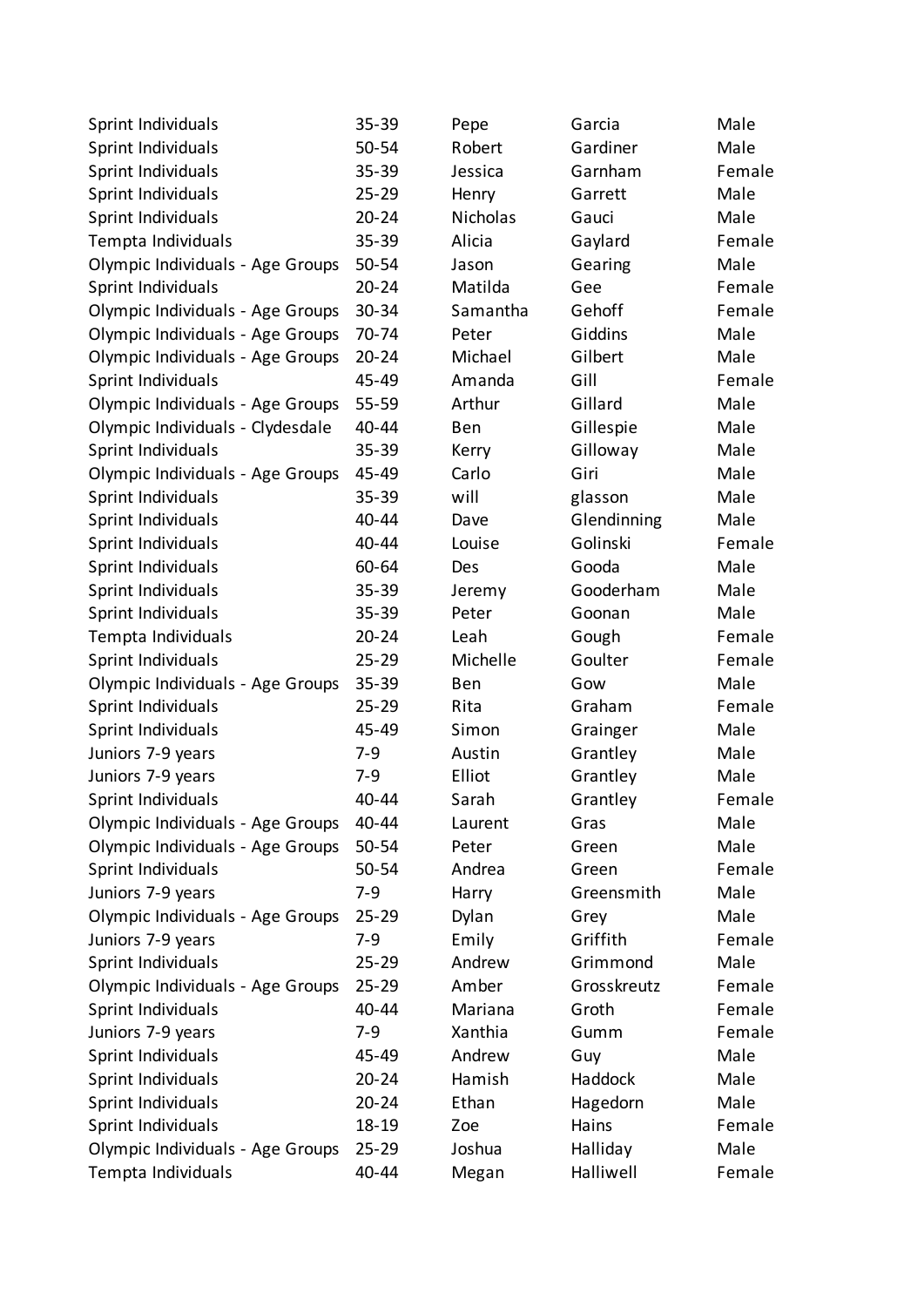| Sprint Individuals               | 45-49     | Rhys           | Hamilton     | Male   |
|----------------------------------|-----------|----------------|--------------|--------|
| Sprint Individuals               | 50-54     | Paul           | Hammond      | Male   |
| Big Kids 10-12 years             | $10 - 12$ | Noah           | Hampson      | Male   |
| Juniors 7-9 years                | $7 - 9$   | Mariah         | Hampson      | Female |
| Olympic Individuals - Age Groups | $25 - 29$ | Joe            | Hampson      | Male   |
| Tempta Individuals               | 45-49     | Caeleigh       | Hancock      | Female |
| Sprint Individuals               | 30-34     | Rowan          | Hanley       | Male   |
| Olympic Individuals - Age Groups | $30 - 34$ | Ephraim        | Hannant      | Male   |
| Big Kids 10-12 years             | $10 - 12$ | Zachary        | Hardham      | Male   |
| Juniors 7-9 years                | $7 - 9$   | Alex           | Hardham      | Male   |
| Olympic Individuals - Age Groups | 50-54     | Darren         | Harding      | Male   |
| Olympic Individuals - Age Groups | 40-44     | Hayley         | Harpham      | Female |
| Sprint Individuals               | $20 - 24$ | Campbell       | Harrys       | Male   |
| Olympic Individuals - Age Groups | $25 - 29$ | Pearson        | Hart         | Male   |
| Olympic Individuals - Clydesdale | 45-49     | David          | Hartigan     | Male   |
| Olympic Individuals - Age Groups | 40-44     | Davina         | Harvey       | Female |
| Sprint Individuals               | $25 - 29$ | Sarah          | Harvey       | Female |
| Sprint Individuals               | $25 - 29$ | Sam            | Harvey       | Male   |
| Sprint Individuals               | 50-54     | Rosemarie      | Hasted       | Female |
| Olympic Individuals - Age Groups | $25 - 29$ | Emilie         | Hawkins      | Female |
| Olympic Individuals - Age Groups | $20 - 24$ | Alex           | Hayes        | Male   |
| Sprint Individuals               | 30-34     | Christopher    | Hayter       | Male   |
| Sprint Individuals               | 55-59     | Alan           | Head         | Male   |
| Sprint Individuals               | 60-64     | Kate           | Head         | Female |
| Tempta Individuals               | $14 - 15$ | Kate           | Herd         | Female |
| Olympic Individuals - Age Groups | $35 - 39$ | Luke           | Hernage      | Male   |
| Sprint Individuals               | 35-39     | Will           | Hetherington | Male   |
| Olympic Individuals - Age Groups | $35 - 39$ | Andy           | Hewitt       | Male   |
| Olympic Individuals - Age Groups | $35 - 39$ | <b>Nick</b>    | Hickey       | Male   |
| Olympic Individuals - Age Groups | 40-44     | Christine      | Hidiroglu    | Female |
| Olympic Individuals - Age Groups | 30-34     | Kaleisha       | Hilborn      | Female |
| Tempta Individuals               | 40-44     | Linda          | Hildingsson  | Female |
| Sprint Individuals               | 35-39     | Michael        | Hiles        | Male   |
| Olympic Individuals - Age Groups | $20 - 24$ | Georgia        | Hill         | Female |
| Sprint Individuals               | $20 - 24$ | Chloe          | Hill         | Female |
| Sprint Individuals               | 45-49     | Kirsten        | <b>Hills</b> | Female |
| Olympic Open - Elite             | $25 - 29$ | Ryan           | Hockey       | Male   |
| Sprint Individuals               | 40-44     | <b>Belinda</b> | hoffard      | Female |
| Olympic Individuals - Age Groups | $35 - 39$ | Jesse          | Hogan        | Male   |
| Sprint Individuals               | $25 - 29$ | Georgia        | Hole         | Female |
| Sprint Individuals               | $20 - 24$ | Kirsty         | Hollier      | Female |
| Sprint Individuals               | 50-54     | Janelle        | Hooper       | Female |
| Sprint Individuals               | $20 - 24$ | Courtney       | Hopkins      | Female |
| Sprint Individuals               | 30-34     | Ben            | Hopkins      | Male   |
| Sprint Individuals               | $25 - 29$ | Renee          | Hordern      | Female |
| Olympic Individuals - Age Groups | 40-44     | Scott          | Horsburgh    | Male   |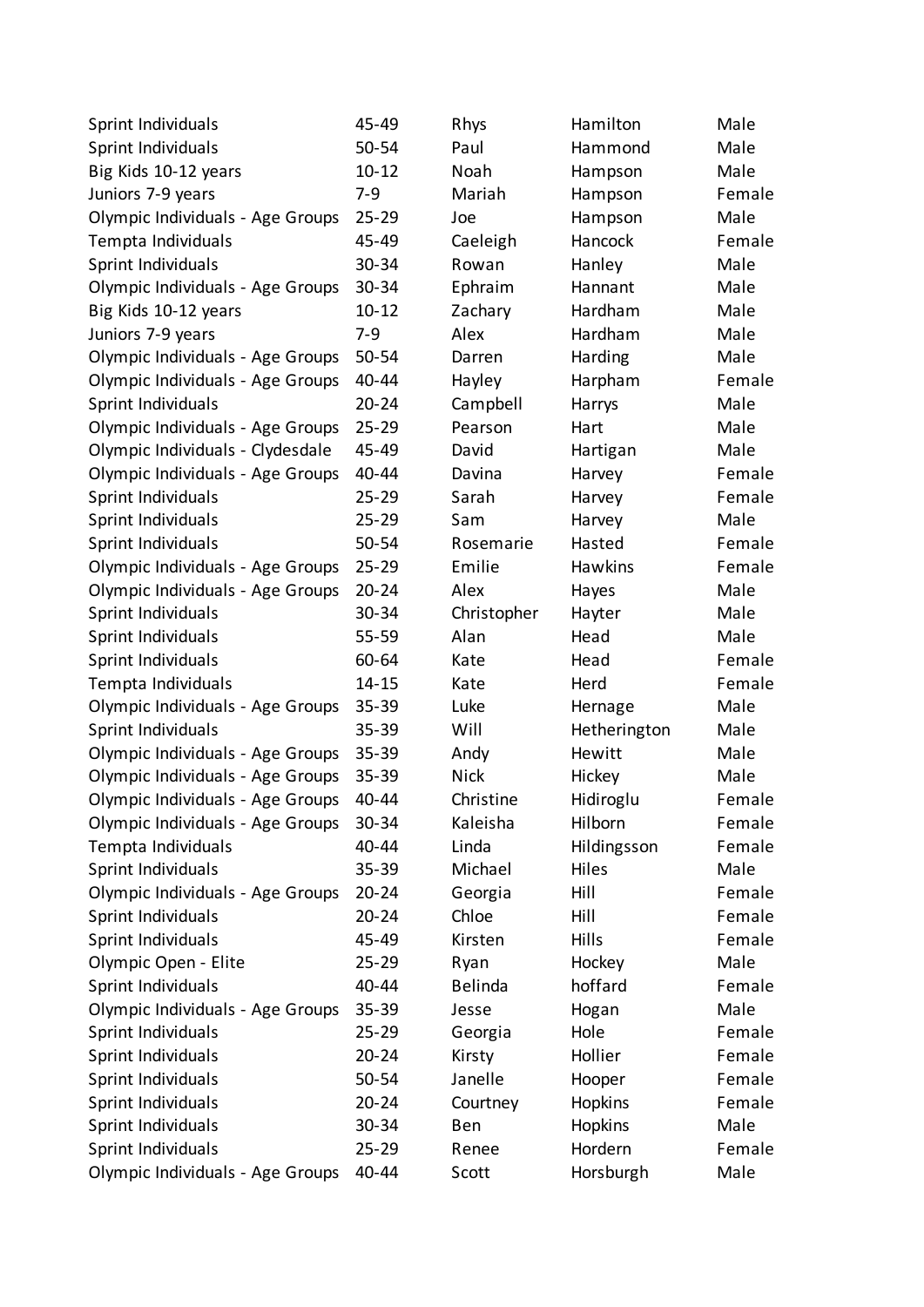| Tempta Individuals               | 30-34     | Tegan        | Horsfield       | Female      |
|----------------------------------|-----------|--------------|-----------------|-------------|
| Olympic Individuals - Age Groups | $18 - 19$ | Ben          | Horsham         | Male        |
| Sprint Individuals               | 30-34     | Josh         | Horsley         | Male        |
| Sprint Individuals               | $25 - 29$ | Randall      | Houston         | Male        |
| Olympic Individuals - Age Groups | 30-34     | <b>Bryce</b> | Howell          | Male        |
| Olympic Individuals - Age Groups | 50-54     | shane        | hulbert         | Male        |
| Sprint Individuals               | 45-49     | Christina    | Hull            | Female      |
| <b>Sprint Individuals</b>        | $85+$     | Ronald       | <b>Hume</b>     | <b>Male</b> |
| Olympic Individuals - Age Groups | $20 - 24$ | Angus        | Humphris        | Male        |
| Olympic Individuals - Age Groups | 60-64     | Russell      | Hunter          | Male        |
| Juniors 7-9 years                | $7 - 9$   | Sean         | Hyams           | Male        |
| Tempta Individuals               | 40-44     | Claire       | Hyams           | Female      |
| Big Kids 10-12 years             | $10 - 12$ | Sam          | Hynd            | Male        |
| Juniors 7-9 years                | $7-9$     | Ayva         | Immisch         | Female      |
| Juniors 7-9 years                | $7 - 9$   | Summer       | Immisch         | Female      |
| Olympic Individuals - Age Groups | 40-44     | <b>Bryan</b> | Ingram          | Male        |
| Olympic Individuals - Age Groups | 45-49     | Georgina     | Inwood          | Female      |
| Tempta Individuals               | $35 - 39$ | Dan          | Isbister        | Male        |
| Sprint Individuals               | $35 - 39$ | <b>Nikki</b> | Jacobsen        | Female      |
| Sprint Individuals               | 50-54     | Wayne        | Jacobson        | Male        |
| Tempta Individuals               | 45-49     | Kayleen      | James           | Female      |
| Sprint Individuals               | $25 - 29$ | Nicholas     | Jarvis          | Male        |
| Sprint Individuals               | $25 - 29$ | Adam         | <b>Jeffries</b> | Male        |
| Olympic Individuals - Age Groups | $20 - 24$ | Aubrey       | Job             | Male        |
| Olympic Individuals - Age Groups | 50-54     | Mark         | jochem          | Male        |
| Olympic Aquabike                 | 50-54     | Dan          | Johnson         | Male        |
| Olympic Individuals - Age Groups | 50-54     | Adrian       | Johnston        | Male        |
| Sprint Individuals               | $20 - 24$ | Mitchell     | Johnston        | Male        |
| Big Kids 10-12 years             | $10 - 12$ | Sam          | Jones           | Male        |
| Sprint Individuals               | $14 - 15$ | Alice        | Jones           | Female      |
| Sprint Individuals               | 55-59     | Huw          | Jones           | Male        |
| Tempta Individuals               | $85+$     | Jaylee       | <b>Jones</b>    | <b>Male</b> |
| Sprint Individuals               | 40-44     | Anna         | Jowett          | Female      |
| Olympic Individuals - Age Groups | 55-59     | Kevin        | Justice PT      | Male        |
| Sprint Individuals               | 30-34     | Michael      | Kaponay         | Male        |
| Sprint Individuals               | 18-19     | Jaris        | Kassim          | Male        |
| Sprint Individuals               | 50-54     | Nizam        | Kassim          | Male        |
| Olympic Individuals - Age Groups | $35 - 39$ | Adam         | Keene           | Male        |
| Olympic Individuals - Age Groups | 30-34     | lan          | Kelly           | Male        |
| Sprint Individuals               | 40-44     | Melanie      | Kelly           | Female      |
| Sprint Individuals               | 40-44     | Rachel       | Kelly           | Female      |
| Sprint Individuals               | 30-34     | Kieran       | Kelso           | Male        |
| Tempta Individuals               | 13        | Hayden       | Kelvin          | Male        |
| Olympic Individuals - Age Groups | $25 - 29$ | Sacha        | Kemp            | Male        |
| Olympic Individuals - Age Groups | 40-44     | John         | Kennedy         | Male        |
| Tempta Individuals               | $20 - 24$ | Luke         | Keogh           | Male        |
|                                  |           |              |                 |             |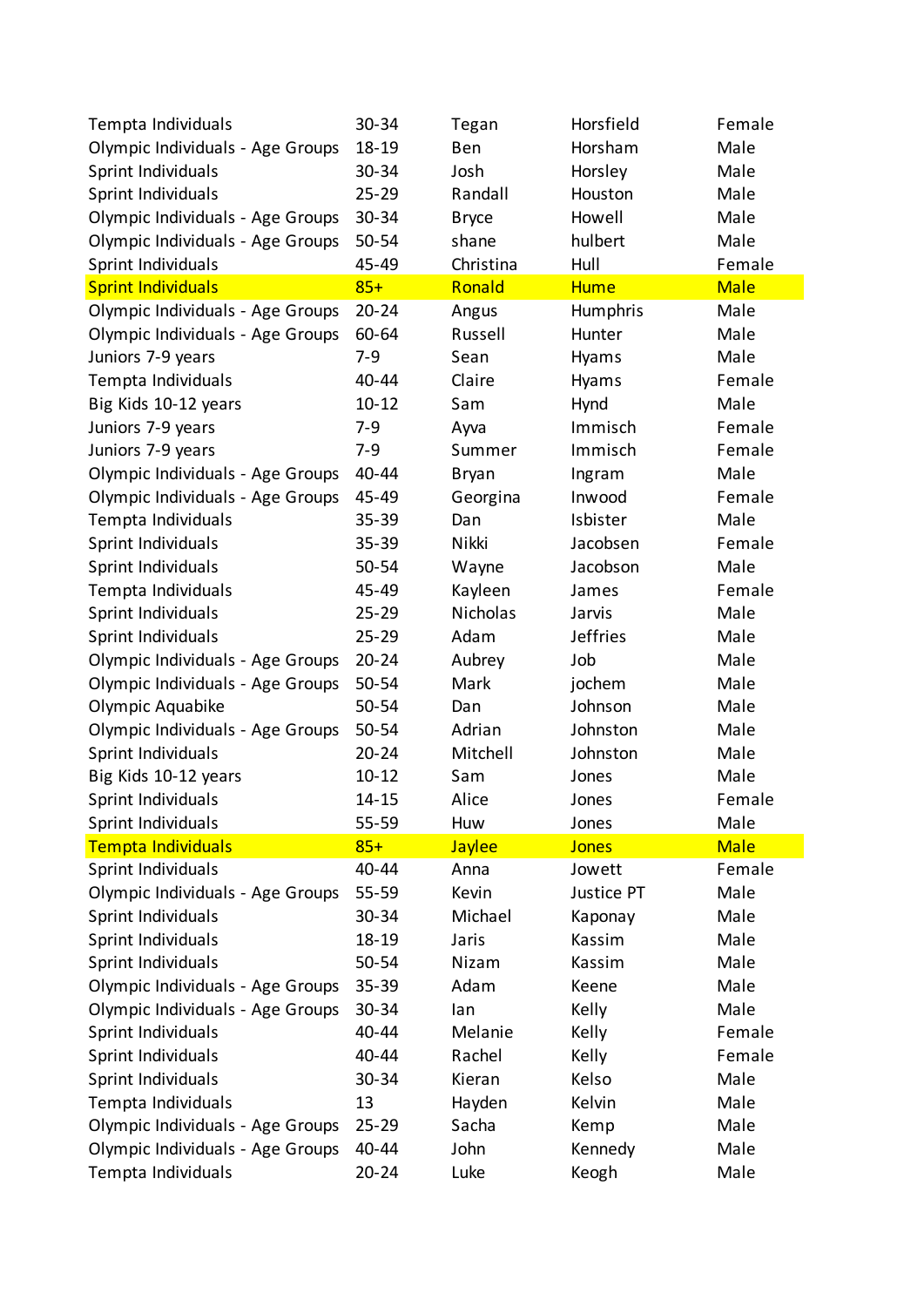| Juniors 7-9 years                | $7 - 9$   | Tasman       | Kerins         | Female |
|----------------------------------|-----------|--------------|----------------|--------|
| Olympic Individuals - Age Groups | 35-39     | Jared        | Kerins         | Male   |
| Olympic Individuals - Age Groups | 65-69     | Rashid       | Khallouf       | Male   |
| Sprint Individuals               | 65-69     | Sandra       | Killen         | Female |
| Tempta Individuals               | 13        | Tyla         | King           | Female |
| Olympic Individuals - Age Groups | 40-44     | Sally        | Kingston       | Female |
| Sprint Individuals               | $25 - 29$ | Katie        | Kissell        | Female |
| Sprint Individuals               | 30-34     | Max          | Klok           | Male   |
| Juniors 7-9 years                | 40-44     | Tim          | Knight         | Male   |
| Sprint Individuals               | 40-44     | Tim          | Knight         | Male   |
| Sprint Individuals               | $20 - 24$ | Zahra        | Knights        | Female |
| Sprint Individuals               | $25 - 29$ | Dillon       | Krogh          | Male   |
| Olympic Individuals - Age Groups | 45-49     | Jan          | Kruger         | Male   |
| Tempta Individuals               | $20 - 24$ | Isaac        | Laird          | Male   |
| Tempta Individuals               | 80-84     | Alf          | Lakin          | Male   |
| Olympic Individuals - Age Groups | 35-39     | David        | Lambourn       | Male   |
| Tempta Individuals               | $20 - 24$ | William      | Lassig         | Male   |
| Sprint Individuals               | $25 - 29$ | Raphael      | Lawler         | Male   |
| Sprint Individuals               | $20 - 24$ | Jacob        | Lawrence       | Male   |
| Tempta Individuals               | $25 - 29$ | Joelle       | Lawrence       | Female |
| Big Kids 10-12 years             | $10 - 12$ | Lachy        | Laws           | Male   |
| Juniors 7-9 years                | $10 - 12$ | Olly         | Laws           | Male   |
| Juniors 7-9 years                | $7 - 9$   | Angus        | Laws           | Male   |
| Olympic Individuals - Age Groups | 40-44     | Ben          | Laws           | Male   |
| Olympic Individuals - Age Groups | 55-59     | Barry        | lay            | Male   |
| Olympic Individuals - Age Groups | 50-54     | Eric Stephen | Leach          | Male   |
| Olympic Individuals - Age Groups | 50-54     | Eddie        | Leathers       | Male   |
| Tempta Individuals               | $25 - 29$ | Polly        | Leavold        | Female |
| Sprint Individuals               | 70-74     | Greg         | Lebeter        | Male   |
| Sprint Individuals               | 18-19     | Sunny        | Lee            | Male   |
| Sprint Individuals               | 30-34     | Jessica      | Legault        | Female |
| Olympic Individuals - Age Groups | 30-34     | Murray       | Lehmann        | Male   |
| Sprint Individuals               | 55-59     | Laura        | Leibrick       | Female |
| Sprint Individuals               | $25 - 29$ | Lawrence     | Lennox         | Male   |
| Sprint Individuals               | $25 - 29$ | Steven       | Lennox         | Male   |
| Sprint Individuals               | 30-34     | Mitch        | Lennox         | Male   |
| Olympic Individuals - Age Groups | 40-44     | David        | Lester         | Male   |
| Sprint Individuals               | 45-49     | Peter        | Lettice        | Male   |
| Olympic Individuals - Age Groups | $25 - 29$ | David        | Lewis          | Male   |
| Olympic Individuals - Age Groups | 45-49     | Colin        | Lewis          | Male   |
| Tempta Individuals               | 50-54     | Toni         | Lewis          | Female |
| Tempta Individuals               | $55 - 59$ | Wendy        | Lewis          | Female |
| Big Kids 10-12 years             | $10 - 12$ | Isabella     | LIM            | Female |
| Olympic Open - Elite             | $25 - 29$ | Nathaniel    | Lindsay        | Male   |
| Sprint Individuals               | 40-44     | <b>ERRIN</b> | <b>LINDSAY</b> | Male   |
| Juniors 7-9 years                | $7 - 9$   | Lucy         | Ling           | Female |
|                                  |           |              |                |        |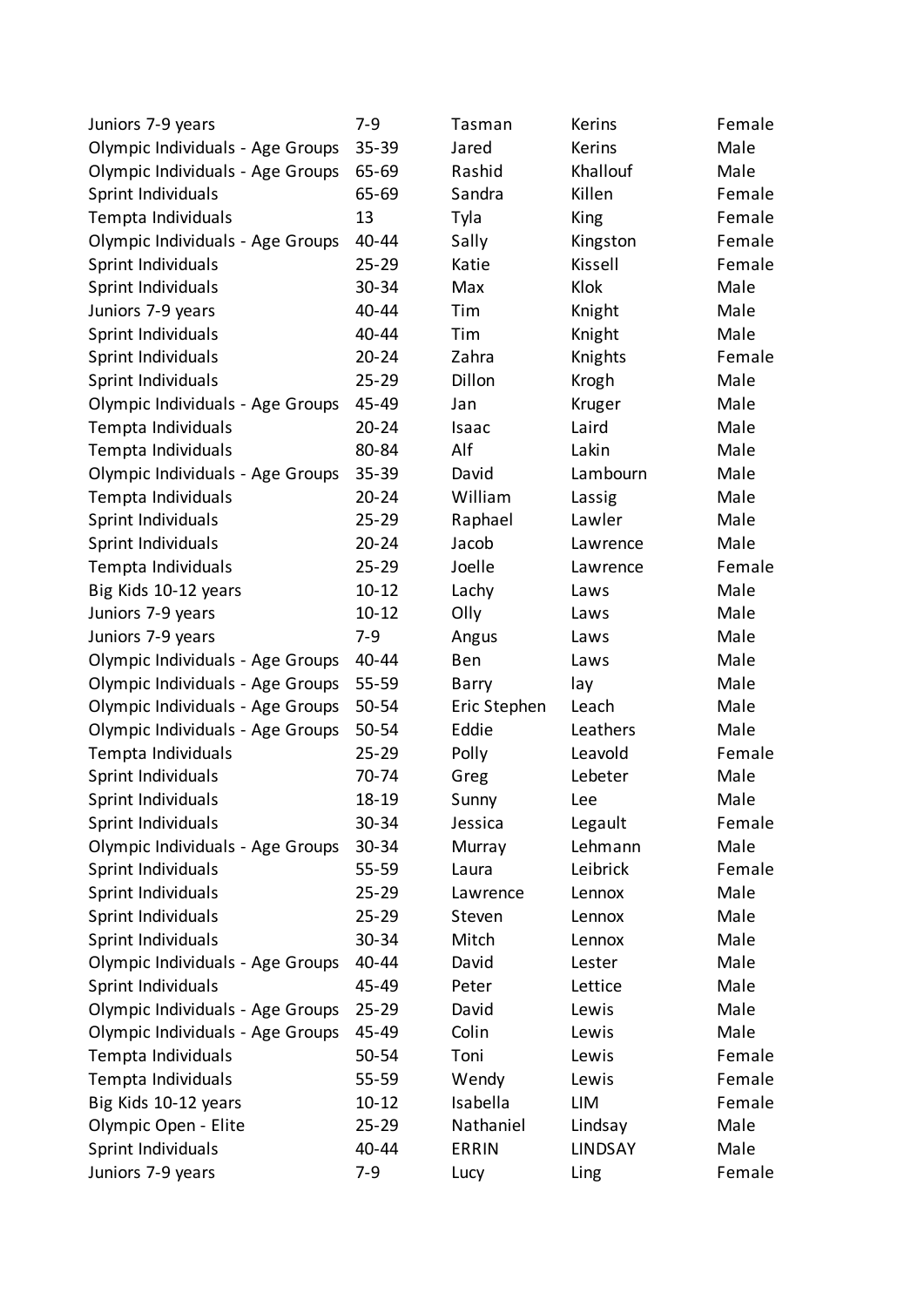| Tempta Individuals               | $18 - 19$ | Phoebe       | Lingard          | Female |
|----------------------------------|-----------|--------------|------------------|--------|
| Juniors 7-9 years                | $7 - 9$   | Deja         | Little           | Female |
| Juniors 7-9 years                | $7-9$     | Sanne Nina   | Little           | Female |
| Sprint Individuals               | $20 - 24$ | Emily        | Littleton        | Female |
| Olympic Individuals - Age Groups | 45-49     | kylie        | lodge            | Female |
| Sprint Individuals               | 45-49     | Steve        | Logan            | Male   |
| Sprint Individuals               | 30-34     | Andrew       | Long             | Male   |
| Sprint Individuals               | $35 - 39$ | Carla        | Loodewijk        | Female |
| Tempta Individuals               | $16 - 17$ | Minique      | Lovelock         | Female |
| Olympic Individuals - Age Groups | $20 - 24$ | Callum       | Lowe-Griffiths   | Male   |
| Tempta Individuals               | $25 - 29$ | Zack         | Loxley           | Male   |
| Sprint Individuals               | 18-19     | Henry        | Luo              | Male   |
| Olympic Individuals - Age Groups | 30-34     | Chris        | Lynch            | Male   |
| Olympic Individuals - Age Groups | $20 - 24$ | Joshua       | Lys              | Male   |
| Olympic Aquabike                 | 50-54     | Nola         | Macaulay         | Female |
| Sprint Individuals               | 35-39     | Matt         | MacDonald        | Male   |
| Sprint Individuals               | $25 - 29$ | Lachie       | Macnaughtan      | Male   |
| Olympic Individuals - Age Groups | 30-34     | Dale         | Malcolmson       | Male   |
| Olympic Aquabike                 | 50-54     | Paul         | Mann             | Male   |
| Sprint Individuals               | 40-44     | Sean         | Maple            | Male   |
| Sprint Individuals               | $16 - 17$ | Mia          | Marks            | Female |
| Tempta Individuals               | 40-44     | Paul         | Marsh            | Male   |
| Sprint Individuals               | $20 - 24$ | Rita         | Marshall         | Female |
| Olympic Individuals - Age Groups | $20 - 24$ | Hugh         | Marslen          | Male   |
| Sprint Individuals               | 18-19     | Sophie       | Martin           | Female |
| Sprint Individuals               | 40-44     | <b>Billy</b> | Martin           | Male   |
| Olympic Individuals - Age Groups | 35-39     | Tyson        | Matheson         | Male   |
| Olympic Individuals - Age Groups | 40-44     | Kazuaki      | Matsubara        | Male   |
| Olympic Individuals - Age Groups | $25 - 29$ | Benjamin     | Maunder          | Male   |
| Tempta Individuals               | 35-39     | Maree        | Maurer           | Male   |
| Olympic Individuals - Age Groups | 30-34     | Sarah        | May              | Female |
| Sprint Individuals               | 35-39     | Robin        | May              | Male   |
| Olympic Individuals - Age Groups | 30-34     | Mishka       | Mayers           | Female |
| Tempta Individuals               | 50-54     | Anne         | McAllister       | Female |
| Sprint Individuals               | $25 - 29$ | Daniel       | <b>McAuliffe</b> | Male   |
| Sprint Individuals               | 35-39     | Lucas        | McBeath          | Male   |
| Sprint Individuals               | 30-34     | Fiona        | McCheyne         | Female |
| Olympic Individuals - Age Groups | $25 - 29$ | Scott        | McClintock       | Male   |
| Olympic Open - Elite             | 35-39     | Jimmy        | Mcconachy        | Male   |
| Sprint Individuals               | $20 - 24$ | Nathan       | McConnell        | Male   |
| Sprint Individuals               | $20 - 24$ | Joseph       | mccormack        | Male   |
| Sprint Individuals               | 30-34     | Sophie       | McCullen         | Female |
| Olympic Individuals - Age Groups | 50-54     | Clayton      | McDonald         | Male   |
| Olympic Individuals - Age Groups | 55-59     | Stuart       | McDonald         | Male   |
| Olympic Individuals - Age Groups | 30-34     | Angus        | McGahan          | Male   |
| Olympic Individuals - Age Groups | 30-34     | James        | McGuire          | Male   |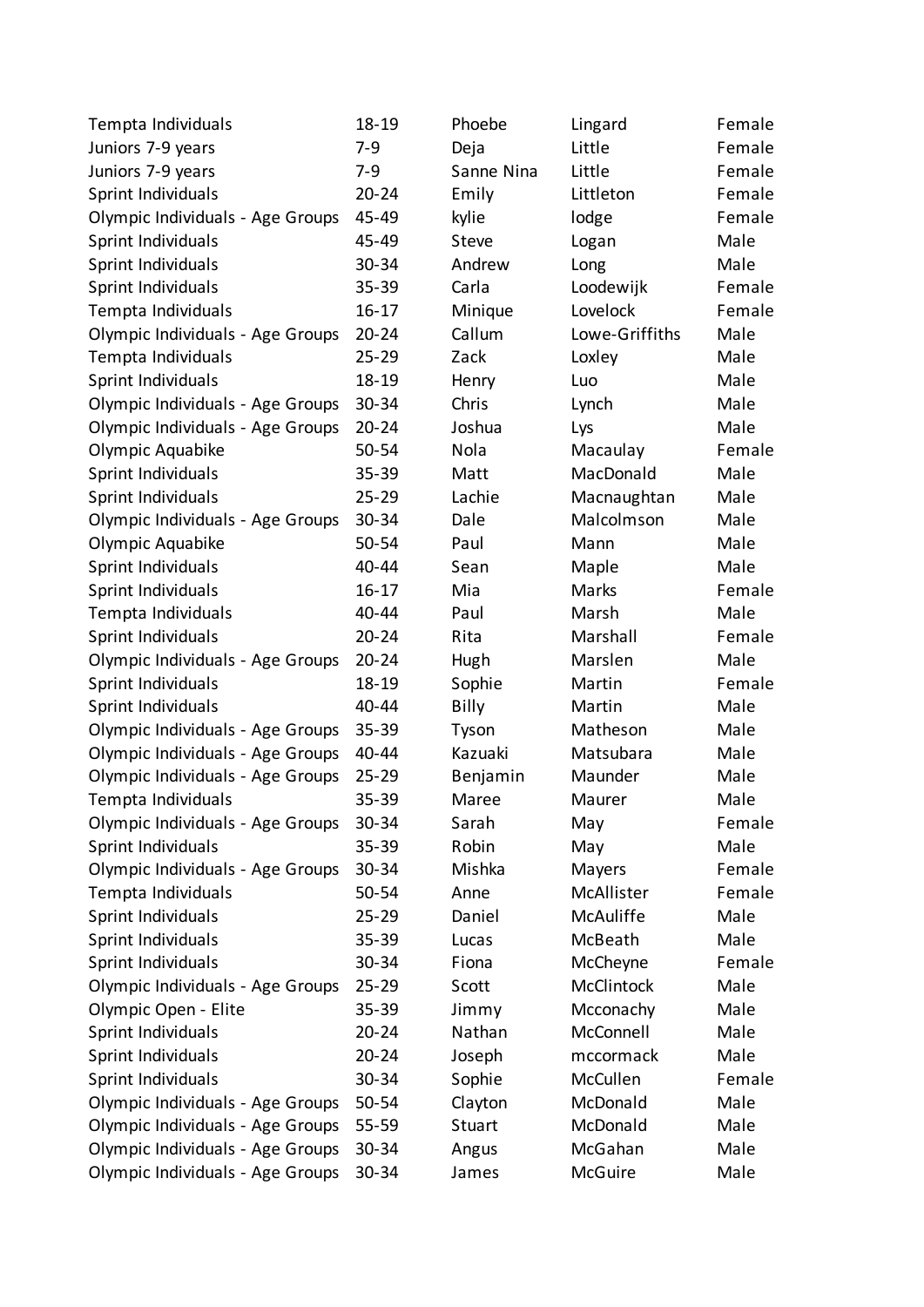| Olympic Individuals - Age Groups | 40-44     | Deirdre            | McIntosh        | Female |
|----------------------------------|-----------|--------------------|-----------------|--------|
| Sprint Individuals               | $35 - 39$ | Amy                | McKay           | Female |
| Olympic Individuals - Age Groups | $25 - 29$ | Matt               | McKenzie        | Male   |
| Olympic Individuals - Athenas    | $35 - 39$ | Luke               | McKenzie        | Male   |
| Tempta Individuals               | 40-44     | Kelly              | Mckinlay-Walls  | Female |
| Olympic Individuals - Age Groups | $20 - 24$ | Connor             | McLaren-Kennedy | Male   |
| Tempta Individuals               | 30-34     | Ben                | McLaughlin      | Male   |
| Big Kids 10-12 years             | $10 - 12$ | Genevieve          | McLeod          | Female |
| Juniors 7-9 years                | $10 - 12$ | Adele              | McLeod          | Female |
| Sprint Individuals               | 40-44     | Karen              | McLeod          | Female |
| Big Kids 10-12 years             | $10 - 12$ | <b>ELLIOT-ROSE</b> | <b>MCLUCAS</b>  | Female |
| Big Kids 10-12 years             | $10 - 12$ | SAGE               | <b>MCLUCAS</b>  | Male   |
| Big Kids 10-12 years             | $10 - 12$ | Cooper             | McNee           | Male   |
| Big Kids 10-12 years             | $7 - 9$   | Jaxon              | McNee           | Male   |
| Juniors 7-9 years                | $7-9$     | Ruby               | McNee           | Female |
| Olympic Aquabike                 | 40-44     | Katherine          | McQueen         | Female |
| Sprint Individuals               | $25 - 29$ | Molly              | Mee             | Female |
| Sprint Individuals               | $35 - 39$ | Chanel             | Melani          | Female |
| Sprint Individuals               | $20 - 24$ | Marcel             | Mercier         | Male   |
| Olympic Individuals - Age Groups | 55-59     | Gary               | Merkel          | Male   |
| Sprint Individuals               | $35 - 39$ | Alana              | Mew             | Female |
| Sprint Individuals               | $25 - 29$ | Tom                | Michell         | Male   |
| Olympic Individuals - Age Groups | $25 - 29$ | Jordan             | <b>Miles</b>    | Male   |
| Olympic Individuals - Age Groups | 45-49     | Michelle           | Miller          | Female |
| Olympic Individuals - Age Groups | 45-49     | Jon                | Miller          | Male   |
| Sprint Individuals               | 40-44     | Katrina            | Miller          | Female |
| Sprint Individuals               | 60-64     | Steve              | Miller          | Male   |
| Sprint Individuals               | 40-44     | Stephen            | Milton          | Male   |
| Olympic Individuals - Age Groups | 50-54     | Michael            | Mineo           | Male   |
| Sprint Individuals               | 50-54     | Richard            | Mitchell        | Male   |
| Sprint Individuals               | 50-54     | Audrey             | Moller          | Female |
| Sprint Individuals               | 50-54     | Ettienne           | Moller          | Male   |
| Olympic Individuals - Age Groups | 50-54     | Tanya              | Moltoni         | Female |
| Sprint Individuals               | 50-54     | Luanna             | Monk            | Female |
| Tempta Individuals               | 40-44     | Thomas             | Monk            | Male   |
| Big Kids 10-12 years             | $10 - 12$ | Felix              | Monti           | Male   |
| Sprint Individuals               | 50-54     | <b>Nick</b>        | Moon            | Male   |
| Juniors 7-9 years                | $7-9$     | Chloe              | Moore           | Female |
| Olympic Individuals - Age Groups | $35 - 39$ | Andrew             | Moore           | Male   |
| Olympic Individuals - Age Groups | 40-44     | Tim                | Moore           | Male   |
| Olympic Individuals - Age Groups | $25 - 29$ | kurtis             | moran           | Male   |
| Sprint Individuals               | $35 - 39$ | Tania              | Morgan          | Female |
| Sprint Individuals               | $25 - 29$ | Amy                | Morland         | Female |
| Tempta Individuals               | 50-54     | Vikky              | Morris          | Female |
| Olympic Individuals - Age Groups | $20 - 24$ | Nathan             | Moss            | Male   |
| Olympic Individuals - Age Groups | 30-34     | Yasmin             | Mouftakir       | Female |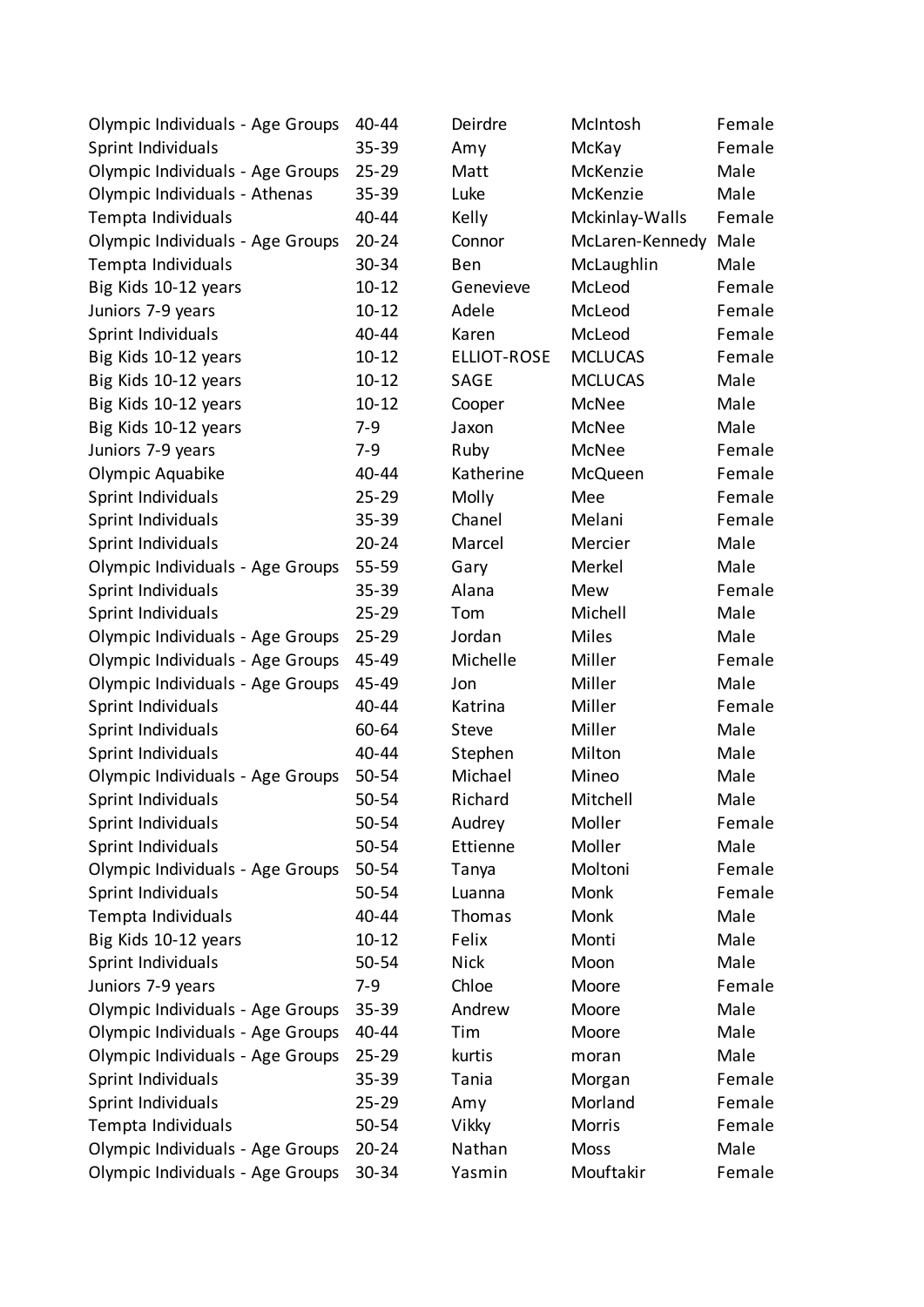| Olympic Individuals - Age Groups | 35-39     | Ross          | Muir        | Male   |
|----------------------------------|-----------|---------------|-------------|--------|
| Olympic Individuals - Age Groups | 40-44     | David         | Muir        | Male   |
| Olympic Individuals - Age Groups | 50-54     | Mark          | Muir        | Male   |
| Sprint Individuals               | 50-54     | Karen         | Muir        | Female |
| Sprint Individuals               | 50-54     | Verity        | Murphy      | Female |
| Olympic Individuals - Age Groups | $30 - 34$ | Jessica       | Murray      | Female |
| Sprint Individuals               | $20 - 24$ | Alyssa        | Murray      | Female |
| Sprint Individuals               | 60-64     | Andrew        | Murray      | Male   |
| Olympic Individuals - Age Groups | $35 - 39$ | Anthony       | Newberry    | Male   |
| Olympic Open - Elite             | $25 - 29$ | Dallas        | Newham      | Male   |
| Olympic Individuals - Age Groups | 30-34     | Scott         | Nienhuis    | Male   |
| Tempta Individuals               | $25 - 29$ | <b>Brenna</b> | Nolan       | Female |
| Olympic Individuals - Age Groups | $25 - 29$ | Alexander     | Norman      | Male   |
| Sprint Individuals               | 45-49     | Lily          | Norman      | Female |
| Sprint Individuals               | $20 - 24$ | Emma          | O 'Beirne   | Female |
| Sprint Individuals               | 50-54     | Hazel         | O 'Halloran | Female |
| Tempta Individuals               | $10 - 12$ | Tobyn         | O 'Hara     | Male   |
| Olympic Individuals - Age Groups | $25 - 29$ | Liam          | O 'Hare     | Male   |
| Sprint Individuals               | 55-59     | Claire        | O 'Meara    | Female |
| Olympic Individuals - Age Groups | 40-44     | Tony          | O 'Neill    | Male   |
| Olympic Individuals - Age Groups | $25 - 29$ | Alex          | O 'Regan    | Male   |
| Olympic Open - Elite             | 30-34     | Dylan         | O'Brien     | Male   |
| Sprint Individuals               | $25 - 29$ | Patrick       | O'Connell   | Male   |
| Juniors 7-9 years                | $7-9$     | Vincent       | O\'Neill    | Male   |
| Sprint Individuals               | $20 - 24$ | manuel        | ojeda       | Male   |
| Olympic Individuals - Age Groups | $20 - 24$ | Karim         | Oreb        | Male   |
| Olympic Individuals - Age Groups | 40-44     | Shu           | Osawa       | Male   |
| Sprint Individuals               | $20 - 24$ | Lucy          | Osborne     | Female |
| Sprint Individuals               | 45-49     | Richard       | Padgett     | Male   |
| Olympic Individuals - Age Groups | $20 - 24$ | Sarah         | Palmer      | Female |
| Sprint Individuals               | $20 - 24$ | Edward        | Park        | Male   |
| Sprint Individuals               | 30-34     | Thomas        | Parker      | Male   |
| Sprint Individuals               | 35-39     | jayce         | parker      | Male   |
| Olympic Aquabike                 | 50-54     | Kathy         | Parramore   | Female |
| Olympic Individuals - Age Groups | $25 - 29$ | Matt          | Parritt     | Male   |
| Sprint Individuals               | 40-44     | Maree         | Parsons     | Female |
| Big Kids 10-12 years             | $10 - 12$ | Eli           | Patch       | Male   |
| Sprint Individuals               | 45-49     | Scott         | Patch       | Male   |
| Sprint Individuals               | $20 - 24$ | bailey        | paties      | Male   |
| Olympic Individuals - Age Groups | 45-49     | Carl          | Patterson   | Male   |
| Olympic Individuals - Age Groups | $35 - 39$ | Joel          | Pattinson   | Male   |
| Sprint Individuals               | $20 - 24$ | Emma          | Payne       | Female |
| Olympic Individuals - Age Groups | 40-44     | Phil          | Pearce      | Male   |
| Olympic Individuals - Age Groups | $30 - 34$ | Michael       | Pelka       | Male   |
| Sprint Individuals               | $25 - 29$ | Imogen        | Percy       | Female |
| Sprint Individuals               | $20 - 24$ | Eloise        | Perrier     | Female |
|                                  |           |               |             |        |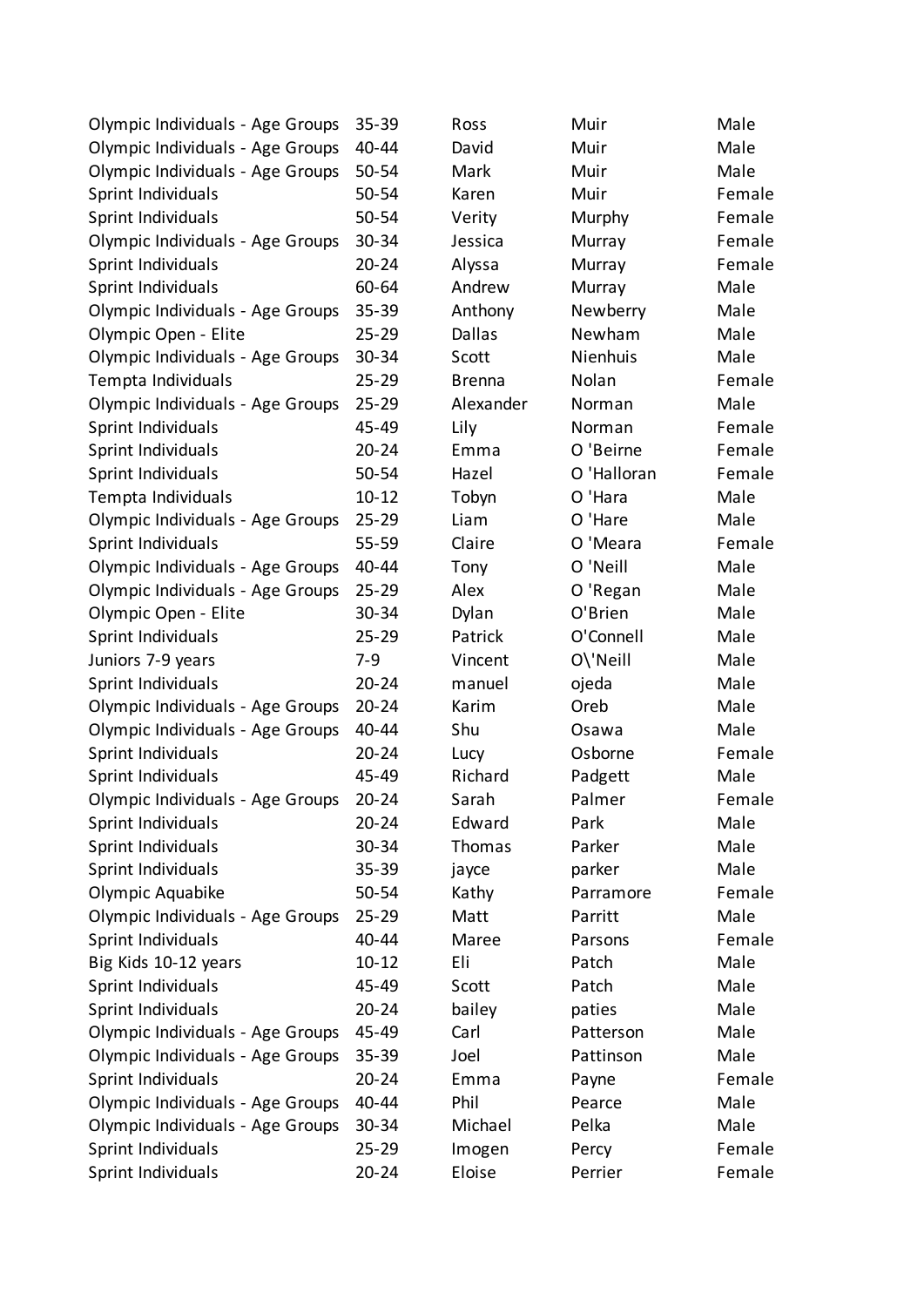| Sprint Individuals               | $20 - 24$ | kelly         | petersen       | Female |
|----------------------------------|-----------|---------------|----------------|--------|
| Olympic Individuals - Clydesdale | 45-49     | Benjamin      | peterson       | Male   |
| Tempta Individuals               | $20 - 24$ | Keiran        | Petyt-Bihel    | Male   |
| Olympic Individuals - Age Groups | $20 - 24$ | Georgia       | Phelsp         | Female |
| Sprint Individuals               | $50 - 54$ | Simon         | Phillips       | Male   |
| Olympic Individuals - Age Groups | 65-69     | Terry         | <b>Phillis</b> | Male   |
| Sprint Individuals               | $25 - 29$ | Elizabeth     | Ploetz         | Female |
| Sprint Individuals               | $25 - 29$ | Charlie       | Plowman        | Male   |
| Sprint Individuals               | $25 - 29$ | Juliette      | Poad           | Female |
| Sprint Individuals               | 55-59     | Karen         | Poad           | Female |
| Olympic Aquabike                 | 50-54     | Chris         | Pocock         | Male   |
| Sprint Individuals               | 50-54     | Elizabeth     | Pollard        | Female |
| Olympic Individuals - Age Groups | 40-44     | Tori          | Pope           | Female |
| Big Kids 10-12 years             | $10 - 12$ | Hudson        | Poppy          | Male   |
| Olympic Individuals - Age Groups | $35 - 39$ | Ben           | Poppy          | Male   |
| Sprint Individuals               | 30-34     | Marie Joanne  | Portenski      | Female |
| Sprint Individuals               | $20 - 24$ | Gracie        | Porter         | Female |
| Sprint Individuals               | $25 - 29$ | Lorena        | Prado          | Female |
| Sprint Individuals               | 25-29     | James         | Pratt          | Male   |
| Sprint Individuals               | 50-54     | Stuart        | Prichard       | Male   |
| Tempta Individuals               | 30-34     | Dane          | Prichard       | Male   |
| Olympic Individuals - Age Groups | $25 - 29$ | Lachlan       | Pring          | Male   |
| Sprint Individuals               | $20 - 24$ | Caitlin       | Quarmby        | Female |
| Big Kids 10-12 years             | $10 - 12$ | Seth          | Quinn          | Male   |
| Juniors 7-9 years                | $7-9$     | Johnny        | Quinn          | Male   |
| Sprint Individuals               | $50 - 54$ | Linda         | Quinn          | Female |
| Sprint Individuals               | $25 - 29$ | Georgina      | Rackemann      | Female |
| Sprint Individuals               | $20 - 24$ | <b>Bailey</b> | Ralston        | Male   |
| Sprint Individuals               | 40-44     | Anita         | Ramage         | Female |
| Sprint Individuals               | 35-39     | Felix         | Ramsay-Rickard | Male   |
| Olympic Individuals - Age Groups | 35-39     | Hani          | Rangi          | Male   |
| Tempta Individuals               | 55-59     | Anthony       | Reardon        | Male   |
| Tempta Individuals               | $20 - 24$ | <b>Sterre</b> | Recoules       | Female |
| Sprint Individuals               | $25 - 29$ | <b>Nick</b>   | Reddaway       | Male   |
| Olympic Individuals - Age Groups | $20 - 24$ | Chris         | Reilly         | Male   |
| Sprint Individuals               | $25 - 29$ | Kristy        | Reynolds       | Female |
| Tempta Individuals               | $20 - 24$ | Luke          | Ridden         | Male   |
| Olympic Individuals - Age Groups | 30-34     | Jarrod        | Rigby          | Male   |
| Sprint Individuals               | $25 - 29$ | Justin        | Riley          | Male   |
| Sprint Individuals               | $25 - 29$ | Tommy         | Ripps          | Male   |
| Juniors 7-9 years                | $7-9$     | Mikayla       | Riri           | Female |
| Tempta Individuals               | 30-34     | <b>Nic</b>    | Riri           | Female |
| Sprint Individuals               | $16 - 17$ | Kaleb         | Robards        | Male   |
| Olympic Individuals - Age Groups | $16 - 17$ | Finn          | Robert         | Male   |
| Olympic Individuals - Age Groups | 50-54     | Kim           | Roberts        | Female |
| Sprint Individuals               | 45-49     | Craig         | Roberts        | Male   |
|                                  |           |               |                |        |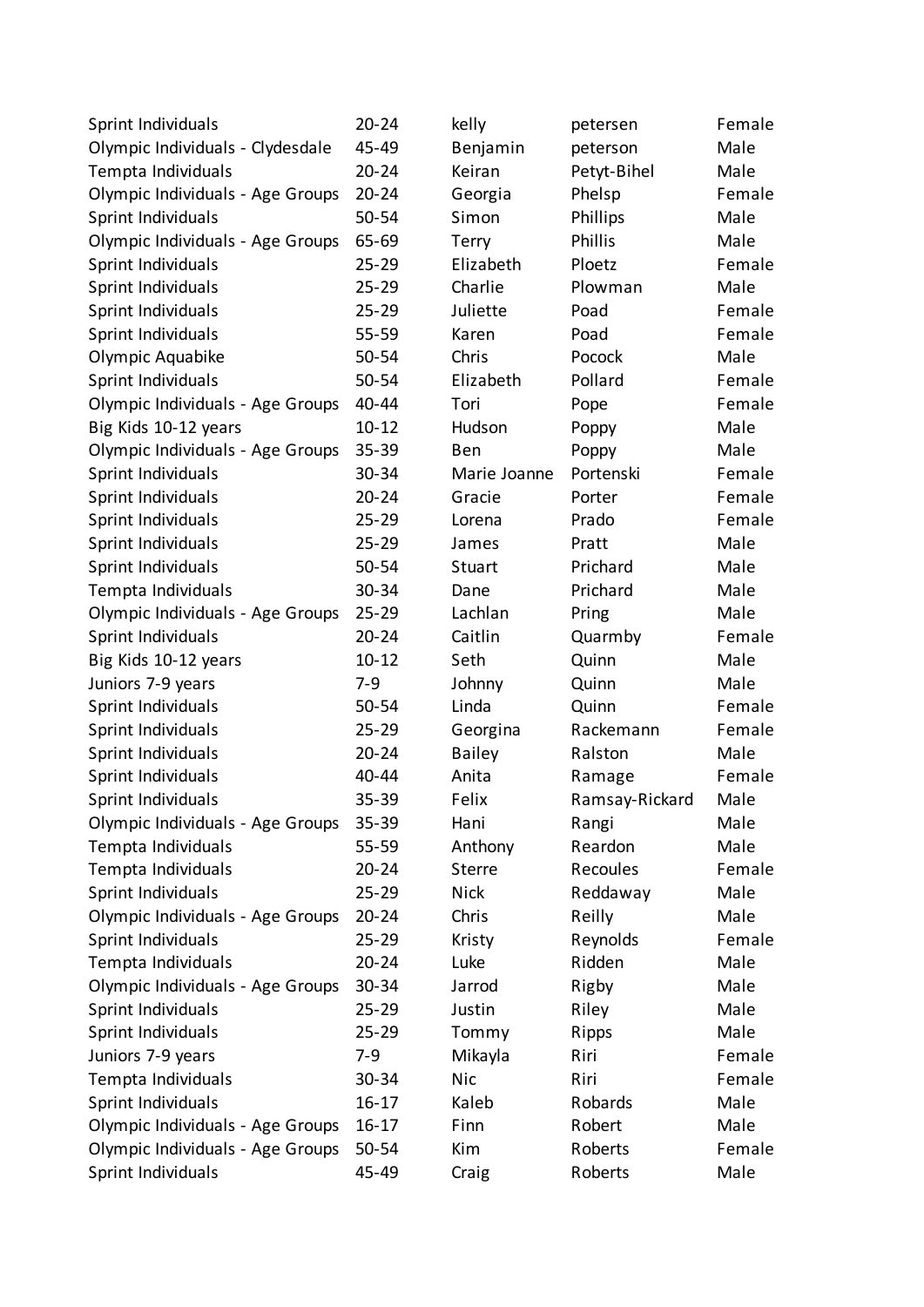| Sprint Individuals               | 55-59     | PAUL      | <b>ROBERTS</b> | Male   |
|----------------------------------|-----------|-----------|----------------|--------|
| Juniors 7-9 years                | $7 - 9$   | Nicola    | Robinson       | Female |
| Olympic Individuals - Age Groups | $20 - 24$ | Jayden    | Robson         | Male   |
| Sprint Individuals               | 50-54     | David     | Rodighiero     | Male   |
| Tempta Individuals               | $14 - 15$ | Matthew   | Rodighiero     | Male   |
| Tempta Individuals               | $20 - 24$ | Monique   | Rodighiero     | Female |
| Sprint Individuals               | 65-69     | Kevin     | Rogers         | Male   |
| Tempta Individuals               | 55-59     | Karin     | Rose           | Female |
| Sprint Individuals               | 30-34     | Ryan      | Roselli        | Male   |
| Olympic Individuals - Age Groups | $35 - 39$ | Jeff      | Rosenlund      | Male   |
| Sprint Individuals               | $25 - 29$ | Ben       | Ross           | Male   |
| Juniors 7-9 years                | $10 - 12$ | Tate      | Rossiter       | Male   |
| Sprint Individuals               | 45-49     | Kelly     | Rossiter       | Female |
| Sprint Individuals               | 50-54     | Dean      | Rossiter       | Male   |
| Olympic Individuals - Age Groups | $20 - 24$ | Will      | Rowbotham      | Male   |
| Sprint Individuals               | 45-49     | Corrie    | Rowlands       | Male   |
| Sprint Individuals               | 30-34     | Kelly     | Ruming         | Female |
| Tempta Individuals               | $25 - 29$ | Georgia   | Rummery        | Female |
| Olympic Individuals - Age Groups | $25 - 29$ | Emily     | Sakzewski      | Female |
| Sprint Individuals               | $25 - 29$ | Regan     | Salter         | Male   |
| Sprint Individuals               | $35 - 39$ | Charmaine | Salter         | Female |
| Tempta Individuals               | $25 - 29$ | Paige     | Sanford        | Female |
| Tempta Individuals               | 50-54     | Leanne    | Sayer          | Female |
| Olympic Paratriathlon            | $35 - 39$ | Luke      | Scarrabelotti  | Male   |
| Big Kids 10-12 years             | $10 - 12$ | Will      | Schmid         | Male   |
| Olympic Individuals - Age Groups | $35 - 39$ | Josh      | Schmidt        | Male   |
| Tempta Individuals               | 30-34     | Annina    | Schmitz        | Female |
| Olympic Individuals - Age Groups | 30-34     | Shane     | Scholefield    | Male   |
| Olympic Individuals - Age Groups | 30-34     | Thomas    | Schreder       | Male   |
| Sprint Individuals               | $25 - 29$ | Matt      | Schuler        | Male   |
| Sprint Individuals               | $25 - 29$ | Samuel    | Schuler        | Male   |
| Sprint Individuals               | $25 - 29$ | Morgan    | Scott          | Female |
| Sprint Individuals               | 40-44     | nathan    | scott          | Male   |
| <b>Pinky Starter</b>             | 60-64     | Ruth      | Sedger         | Female |
| Sprint Individuals               | 40-44     | Rowan     | Sedgwick       | Male   |
| Juniors 7-9 years                | $7-9$     | Jack      | Sewell         | Male   |
| Sprint Individuals               | $25 - 29$ | Daniel    | Seymour        | Male   |
| Sprint Individuals               | $20 - 24$ | Sophie    | Shearwood      | Female |
| Sprint Individuals               | 60-64     | Joan      | Sheather       | Female |
| Sprint Individuals               | 60-64     | Joan      | Sheather       | Female |
| Olympic Individuals - Age Groups | $20 - 24$ | Jarrod    | Sheehan        | Male   |
| Sprint Individuals               | 50-54     | Henry     | Sheehan        | Male   |
| Olympic Individuals - Age Groups | $35 - 39$ | Dean      | Shepherd       | Male   |
| Sprint Individuals               | $20 - 24$ | Julia     | Shirley        | Female |
| Sprint Individuals               | 35-39     | Kirsty    | Short          | Female |
| Sprint Individuals               | 55-59     | Carolyn   | Short          | Female |
|                                  |           |           |                |        |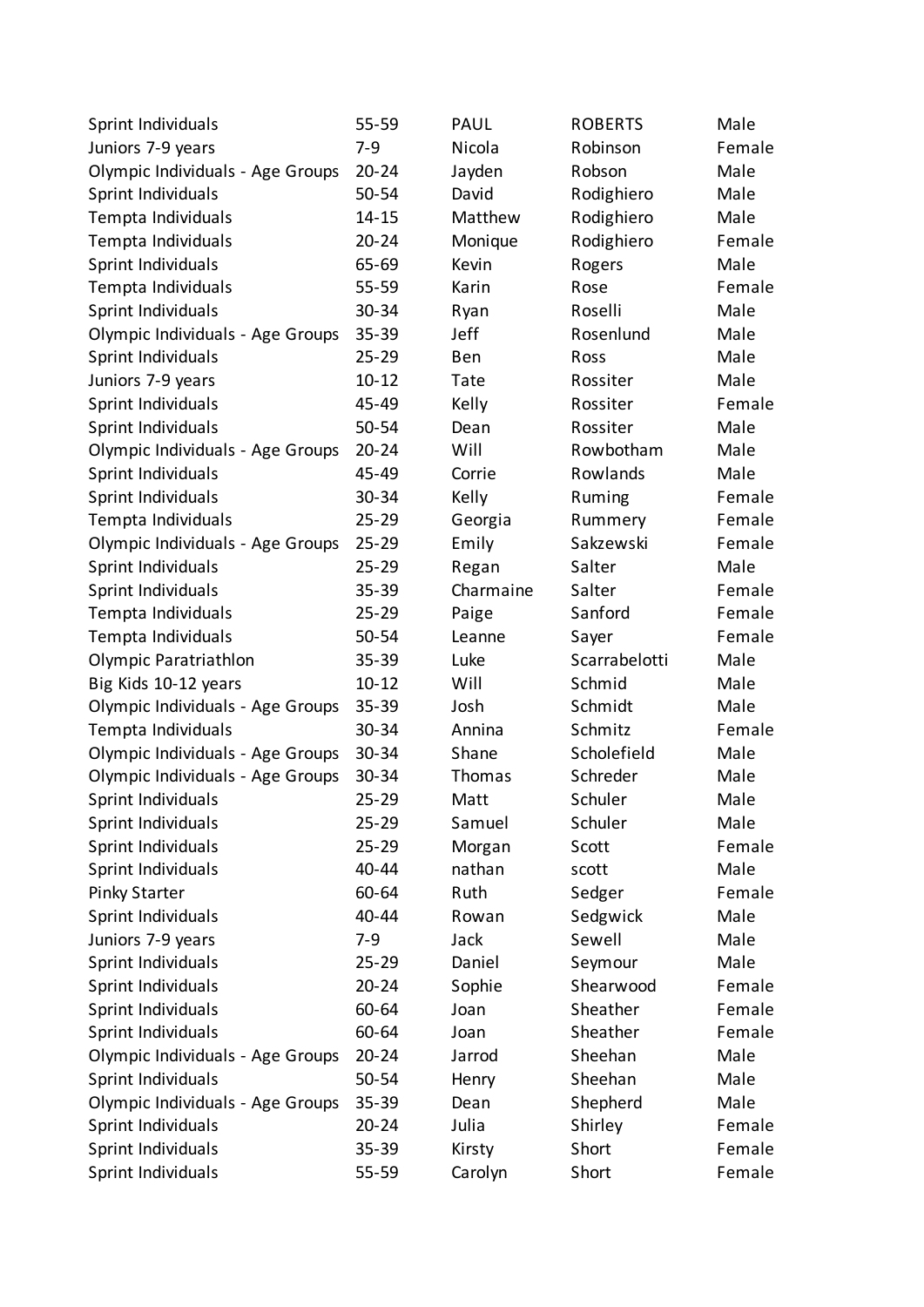| Olympic Individuals - Age Groups | $20 - 24$ | <b>Nick</b> | Sibree          | Male   |
|----------------------------------|-----------|-------------|-----------------|--------|
| Olympic Individuals - Age Groups | $20 - 24$ | Fiachra     | <b>Sides</b>    | Male   |
| Sprint Individuals               | $25 - 29$ | Titako      | Sili            | Male   |
| Olympic Individuals - Age Groups | 30-34     | Isabella    | Silva           | Female |
| Sprint Individuals               | 40-44     | Melanie     | Silvester       | Female |
| Olympic Individuals - Age Groups | 60-64     | garry       | simes           | Male   |
| Olympic Individuals - Age Groups | $25 - 29$ | Madison     | Simmons         | Male   |
| Sprint Individuals               | 45-49     | Anthony     | Sinclair        | Male   |
| Tempta Individuals               | 55-59     | Jane        | Slater          | Female |
| Sprint Individuals               | $20 - 24$ | Harrison    | Small           | Male   |
| Sprint Individuals               | 55-59     | jenny       | Smit            | Female |
| Sprint Individuals               | $55 - 59$ | David       | Smit            | Male   |
| Big Kids 10-12 years             | $10 - 12$ | Jagger      | Smith           | Male   |
| Juniors 7-9 years                | $7 - 9$   | Axl         | Smith           | Male   |
| Juniors 7-9 years                | $7-9$     | Orli        | Smith           | Male   |
| Olympic Individuals - Age Groups | $25 - 29$ | Eddie       | Smith           | Male   |
| Olympic Individuals - Age Groups | 40-44     | Triston     | Smith           | Male   |
| Olympic Individuals - Age Groups | 45-49     | Klayten     | Smith           | Male   |
| Olympic Individuals - Age Groups | 60-64     | carrie      | smith           | Female |
| Sprint Individuals               | 30-34     | Matt        | Smith           | Male   |
| Sprint Individuals               | 35-39     | Chris       | Smith           | Male   |
| Tempta Individuals               | 18-19     | Jessica     | Smith           | Female |
| Tempta Individuals               | $20 - 24$ | Laila       | Smith           | Female |
| Tempta Individuals               | 30-34     | Gemma       | Smith           | Female |
| Tempta Individuals               | 50-54     | Justine     | Smith           | Female |
| Tempta Individuals               | 50-54     | Keiron      | Smith           | Male   |
| Olympic Aquabike                 | 45-49     | David       | Smulders        | Male   |
| Sprint Individuals               | 40-44     | Dean        | Solomon         | Male   |
| Tempta Individuals               | $25 - 29$ | Mikayla     | Soper           | Female |
| Olympic Individuals - Age Groups | 40-44     | Fabian      | Spescha         | Male   |
| Olympic Individuals - Age Groups | 30-34     | Timothy     | Sproats         | Male   |
| Sprint Individuals               | 40-44     | Helen       | Squibb          | Female |
| Olympic Individuals - Age Groups | $35 - 39$ | Sarah       | Squier          | Female |
| Sprint Individuals               | 35-39     | Mathew      | Stagoll         | Male   |
| Juniors 7-9 years                | $7-9$     | Banjo       | <b>Staite</b>   | Male   |
| Olympic Individuals - Age Groups | $25 - 29$ | Jasmine     | Standring       | Female |
| Olympic Individuals - Age Groups | $25 - 29$ | Patrick     | Stanton         | Male   |
| Sprint Individuals               | 50-54     | Paul        | Stanwix         | Male   |
| Sprint Individuals               | 35-39     | Matthew     | <b>Starling</b> | Male   |
| Tempta Individuals               | $20 - 24$ | Phoenix     | <b>Starr</b>    | Female |
| Olympic Individuals - Age Groups | 30-34     | Richard     | Steller         | Male   |
| Olympic Individuals - Age Groups | 50-54     | Mark        | Stephan         | Male   |
| Olympic Individuals - Age Groups | 50-54     | Mark        | Stephan         | Male   |
|                                  |           | Glenn       |                 |        |
| Olympic Individuals - Age Groups | 50-54     |             | Stephens        | Male   |
| Sprint Individuals               | $20 - 24$ | Alex        | Stevens         | Female |
| Olympic Individuals - Age Groups | 30-34     | Doug        | Stevenson       | Male   |

| k     | Sibree          | M   |
|-------|-----------------|-----|
| chra  | Sides           | M   |
| ıko   | Sili            | M   |
| bella | Silva           | Fe  |
| lanie | Silvester       | Fe  |
| ry    | simes           | M   |
| dison | Simmons         | M   |
| hony  | Sinclair        | M   |
| e     | Slater          | Fe  |
| rison | Small           | M   |
| ٦y    | Smit            | Fe  |
| id    | Smit            | M   |
| ger   | Smith           | M   |
|       | Smith           | M   |
|       | Smith           | M   |
| lie   | Smith           | M   |
| ton   | Smith           | M   |
| yten  | Smith           | M   |
| rie   | smith           | Fe  |
| tt    | Smith           | M   |
| is    | Smith           | M   |
| sica  | Smith           | Fe  |
| а     | Smith           | Fe  |
| nma   | Smith           | Fe  |
| tine  | Smith           | Fe  |
| ron   | Smith           | M   |
| id    | <b>Smulders</b> | M   |
| ın    | Solomon         | M   |
| ayla  | Soper           | Fe  |
| ian   | Spescha         | M   |
| ıothy | Sproats         | M   |
| en    | Squibb          | Fe  |
| ah    | Squier          | Fe  |
| thew  | Stagoll         | M   |
| ıjο   | <b>Staite</b>   | M   |
| mine  | Standring       | Fe  |
| rick  | Stanton         | M   |
| ıl    | Stanwix         | M   |
| tthew | <b>Starling</b> | M   |
| enix  | Starr           | Fe  |
| hard  | Steller         | M   |
| rk    | Stephan         | M   |
| rk    | Stephan         | M   |
| nn    | Stephens        | M   |
| X     | <b>Stevens</b>  | Fe  |
| ıσ    | Stevenson       | N۸: |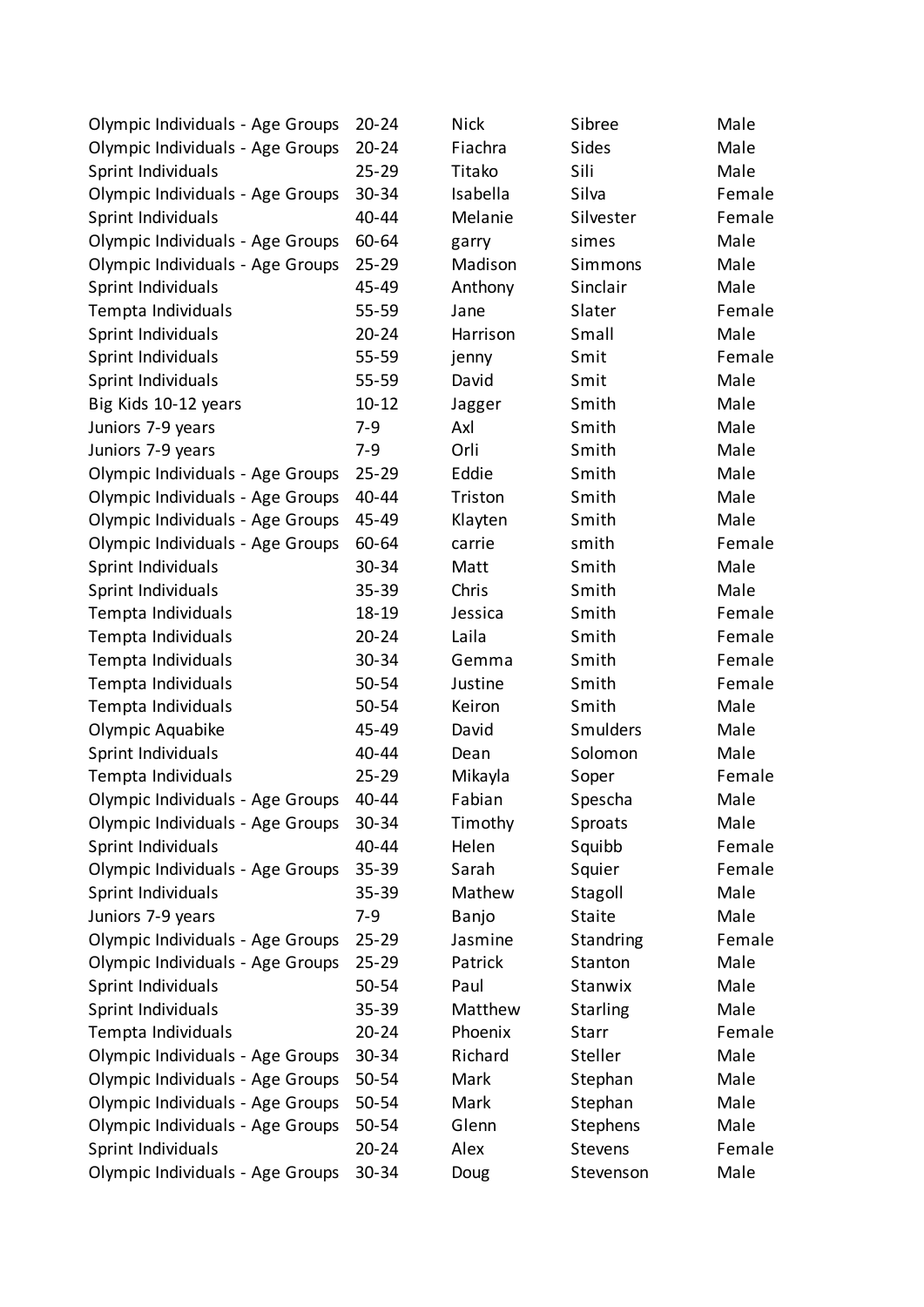| Sprint Individuals               | 45-49     | Derek           | Stewart       | Male   |
|----------------------------------|-----------|-----------------|---------------|--------|
| Big Kids 10-12 years             | $10 - 12$ | Jackson         | Stockley      | Male   |
| Tempta Individuals               | 13        | <b>Byron</b>    | Stockley      | Male   |
| Olympic Individuals - Age Groups | 30-34     | Paul            | Stockwell     | Male   |
| Sprint Individuals               | 30-34     | Drew            | Stonestreet   | Male   |
| Tempta Individuals               | $35 - 39$ | Elize           | Strydom       | Female |
| Sprint Individuals               | 45-49     | Rachel          | <b>Stubbs</b> | Female |
| Big Kids 10-12 years             | $10 - 12$ | Mathias         | <b>Sugis</b>  | Male   |
| Juniors 7-9 years                | $7 - 9$   | Thomas          | <b>Sugis</b>  | Male   |
| Tempta Individuals               | $20 - 24$ | Gabby           | Suley         | Female |
| Olympic Individuals - Age Groups | $25 - 29$ | Jake            | Swinglehurst  | Male   |
| Sprint Individuals               | 50-54     | Janie           | Swinton       | Female |
| Olympic Individuals - Age Groups | 30-34     | Rhiannon        | <b>Szucs</b>  | Female |
| Tempta Individuals               | $20 - 24$ | Jordyn          | Tahau         | Female |
| Juniors 7-9 years                | $7 - 9$   | Jack            | Taylor        | Male   |
| Sprint Individuals               | $20 - 24$ | Caitlyn         | Taylor        | Female |
| Sprint Individuals               | $55 - 59$ | Rebecca         | Taylor        | Female |
| Sprint Individuals               | $55 - 59$ | Scott           | Taylor        | Male   |
| Olympic Individuals - Age Groups | $25 - 29$ | Alexander       | Tesar         | Male   |
| Big Kids 10-12 years             | $7 - 9$   | Luke            | Thierjung     | Male   |
| Olympic Individuals - Age Groups | 30-34     | Melissa         | Thomas        | Female |
| Olympic Aquabike                 | 55-59     | Chris           | Thompson      | Male   |
| Olympic Individuals - Age Groups | $20 - 24$ | Dominic         | Thompson      | Male   |
| Sprint Individuals               | $55 - 59$ | Stephen         | Thompson      | Male   |
| Olympic Individuals - Age Groups | 40-44     | Michael         | Thomson       | Male   |
| Sprint Individuals               | $35 - 39$ | Sarah           | Thorne        | Female |
| Sprint Individuals               | 35-39     | Jon             | Thorne        | Male   |
| Sprint Individuals               | $25 - 29$ | Michael         | Tiller        | Male   |
| Olympic Individuals - Age Groups | $20 - 24$ | Regina          | Tilyard       | Female |
| Sprint Individuals               | 18-19     | Richie          | Ting          | Male   |
| Tempta Individuals               | $25 - 29$ | Elizabeth       | Tonge         | Female |
| Sprint Individuals               | 55-59     | Marion          | Tower         | Female |
| Tempta Individuals               | 50-54     | Lia             | <b>Traves</b> | Female |
| Big Kids 10-12 years             | $10 - 12$ | Tommy           | Trewhitt      | Male   |
| Sprint Individuals               | $20 - 24$ | Ibrahim         | Tufan         | Male   |
| Olympic Individuals - Age Groups | 65-69     | Catherine       | Tulloh        | Female |
| Olympic Individuals - Age Groups | 30-34     | Todd            | Turner        | Male   |
| Sprint Individuals               | 30-34     | Natasha         | Turner        | Female |
| Olympic Individuals - Age Groups | $20 - 24$ | Seamus          | Tweedy        | Male   |
| Tempta Individuals               | 40-44     | <b>Brooke</b>   | Udale         | Female |
| Sprint Individuals               | $25 - 29$ | Ryan            | Underwood     | Male   |
| Olympic Individuals - Age Groups | $35 - 39$ |                 | Van           | Female |
| Sprint Individuals               | $20 - 24$ | Joyce<br>Amelia | van Basten    | Female |
| Sprint Individuals               | $35 - 39$ | Adam            | van Kerkvoort | Male   |
|                                  |           |                 |               |        |
| Sprint Individuals               | 30-34     | Mark            | Venter        | Male   |
| Sprint Individuals               | $25 - 29$ | Simon           | Viitakangas   | Male   |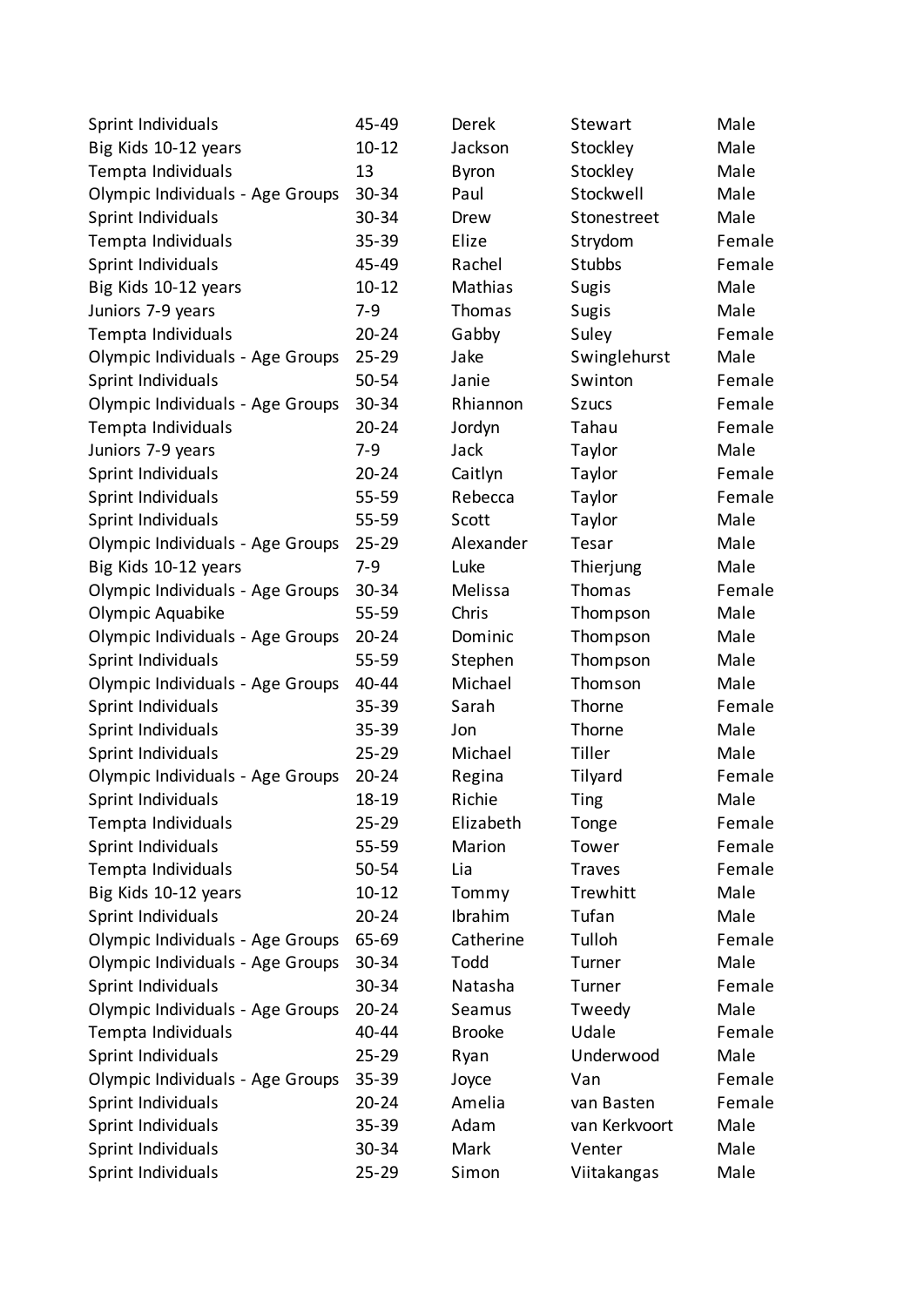| Olympic Individuals - Age Groups | $25 - 29$ | Jordan        | Waldock     | Male   |
|----------------------------------|-----------|---------------|-------------|--------|
| Olympic Individuals - Age Groups | $25 - 29$ | Ihona         | Walker      | Female |
| Olympic Individuals - Age Groups | $20 - 24$ | Sam           | Walkerdene  | Male   |
| Sprint Individuals               | 30-34     | <b>Brodie</b> | Wallace     | Female |
| Big Kids 10-12 years             | $10 - 12$ | Edith         | Walls       | Female |
| Sprint Individuals               | 30-34     | Shay          | Waraker     | Female |
| Olympic Individuals - Age Groups | 45-49     | Andrew        | Ward        | Male   |
| Sprint Individuals               | $25 - 29$ | Jessica       | Ward        | Female |
| Sprint Individuals               | 30-34     | Andrew        | Ward        | Male   |
| Sprint Individuals               | 55-59     | Garry         | Ward        | Male   |
| Tempta Individuals               | 45-49     | Donna         | Ward        | Female |
| Tempta Individuals               | 50-54     | Sue           | Warner      | Female |
| Sprint Individuals               | 40-44     | Andrea        | Warwick     | Female |
| Sprint Individuals               | 65-69     | Tony          | Waters      | Male   |
| Big Kids 10-12 years             | $10 - 12$ | Amelia        | Watson      | Female |
| Juniors 7-9 years                | $10 - 12$ | Oliver        | Watson      | Male   |
| Sprint Individuals               | 45-49     | Fiona         | Watson      | Female |
| Sprint Individuals               | 50-54     | lan           | Watterson   | Male   |
| Olympic Individuals - Age Groups | $25 - 29$ | Saxon         | Watts       | Male   |
| Olympic Individuals - Age Groups | 35-39     | dale          | watts       | Male   |
| Tempta Individuals               | 35-39     | Alyssa        | Webb        | Female |
| Olympic Individuals - Age Groups | 45-49     | Chris         | Webber      | Male   |
| Tempta Individuals               | 30-34     | Rikki         | Webster     | Female |
| Sprint Individuals               | 40-44     | Gus           | Wescher     | Male   |
| Sprint Individuals               | 40-44     | Yasmin        | Whately     | Female |
| Sprint Individuals               | 30-34     | Craig         | Whitehead   | Male   |
| Olympic Individuals - Age Groups | $25 - 29$ | Jemima        | Whiteman    | Female |
| Sprint Individuals               | $50 - 54$ | Robert        | Whitewood   | Male   |
| Tempta Individuals               | $20 - 24$ | Jessica       | Whiting     | Female |
| Sprint Individuals               | 40-44     | Danny         | Whitley     | Male   |
| Sprint Individuals               | 50-54     | Philip        | Wilford     | Male   |
| Tempta Individuals               | 40-44     | Kate          | Wilford     | Female |
| Tempta Individuals               | 35-39     | Claire        | Wilkinson   | Female |
| Juniors 7-9 years                | $7-9$     | Cailin        | Willebrands | Female |
| Juniors 7-9 years                | $7-9$     | Charles       | Williams    | Male   |
| Olympic Individuals - Age Groups | 55-59     | David         | Williams    | Male   |
| Sprint Individuals               | 65-69     | Jennifer      | Williams    | Female |
| Sprint Individuals               | 45-49     | Shari         | Willis      | Female |
| Olympic Individuals - Age Groups | $25 - 29$ | <b>Brodie</b> | Wilson      | Male   |
| Sprint Individuals               | 40-44     | Jacqui        | Wilson      | Female |
| Sprint Individuals               | $20 - 24$ | Chelsea       | Windsor     | Female |
| Olympic Individuals - Age Groups | 45-49     | Kylie         | Winney      | Female |
| Olympic Individuals - Age Groups | $25 - 29$ | Tom           | Wolhuter    | Male   |
| Sprint Individuals               | 40-44     | Angus         | Wood        | Male   |
| Sprint Individuals               | 40-44     | lain          | Wood        | Male   |
| Tempta Individuals               | 30-34     | Tara          | Wood        | Female |
|                                  |           |               |             |        |